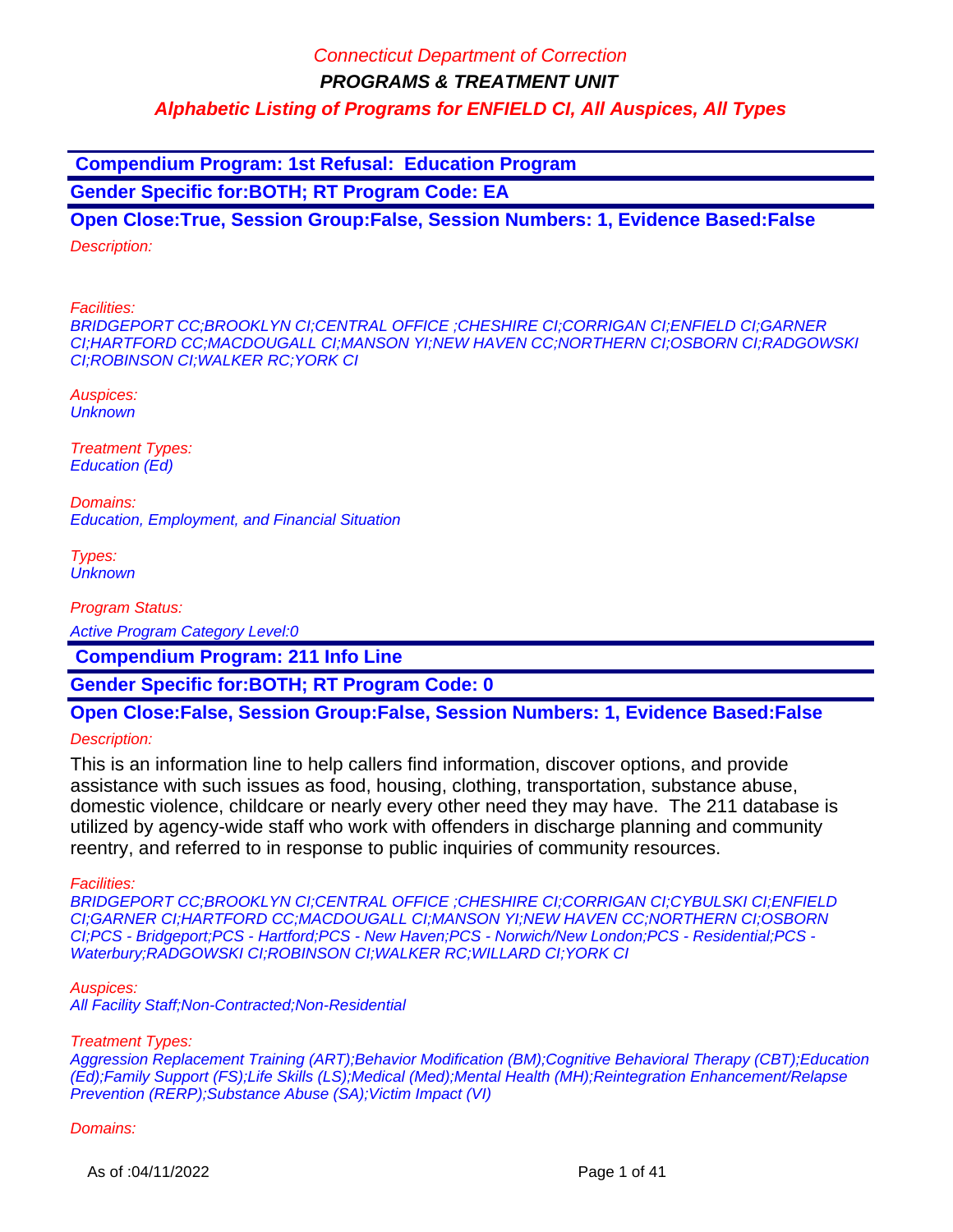**PROGRAMS & TREATMENT UNIT**

**Alphabetic Listing of Programs for ENFIELD CI, All Auspices, All Types**

Abuse/Trauma;Anger/Hostility;Education;Education, Employment, and Financial Situation;Employment/Financial;Family;Family and Social Support;Housing Safety;Mental Health;Neighborhood Problems;Parenting;Relationships;Self Efficacy;Substance Abuse;Substance Abuse and Mental Health

Types:

Basic Needs;Behavioral Services;Community Service;Domestic Violence;Education;Employment;Family & Social Services;Medical Services/Treatment;Mental Health Services/Treatment;Re-Entry;Shelter Housing Services;Substance Abuse Services/Treatment;Transportation;Vocational & Educational Services;Wellness **Activities** 

Program Status:

Active Program Category Level:3

 **Compendium Program: 2nd Refusal: Education Program**

**Gender Specific for:BOTH; RT Program Code: EB**

**Open Close:True, Session Group:False, Session Numbers: 1, Evidence Based:False**

Description:

Facilities:

BRIDGEPORT CC;BROOKLYN CI;CENTRAL OFFICE ;CHESHIRE CI;CORRIGAN CI;ENFIELD CI;GARNER CI;HARTFORD CC;MACDOUGALL CI;MANSON YI;NEW HAVEN CC;NORTHERN CI;OSBORN CI;RADGOWSKI CI;ROBINSON CI;WALKER RC;YORK CI

Auspices: **Unknown** 

Treatment Types: Education (Ed)

Domains: Education, Employment, and Financial Situation

Types: **Unknown** 

Program Status:

Active Program Category Level:0

 **Compendium Program: 3rd Refusal: Education Program**

**Gender Specific for:BOTH; RT Program Code: EC**

**Open Close:True, Session Group:False, Session Numbers: 1, Evidence Based:False**

Description:

Facilities:

BRIDGEPORT CC;BROOKLYN CI;CENTRAL OFFICE ;CHESHIRE CI;CORRIGAN CI;ENFIELD CI;GARNER CI;HARTFORD CC;MACDOUGALL CI;MANSON YI;NEW HAVEN CC;NORTHERN CI;OSBORN CI;RADGOWSKI CI;ROBINSON CI;WALKER RC;YORK CI

Auspices: **Unknown**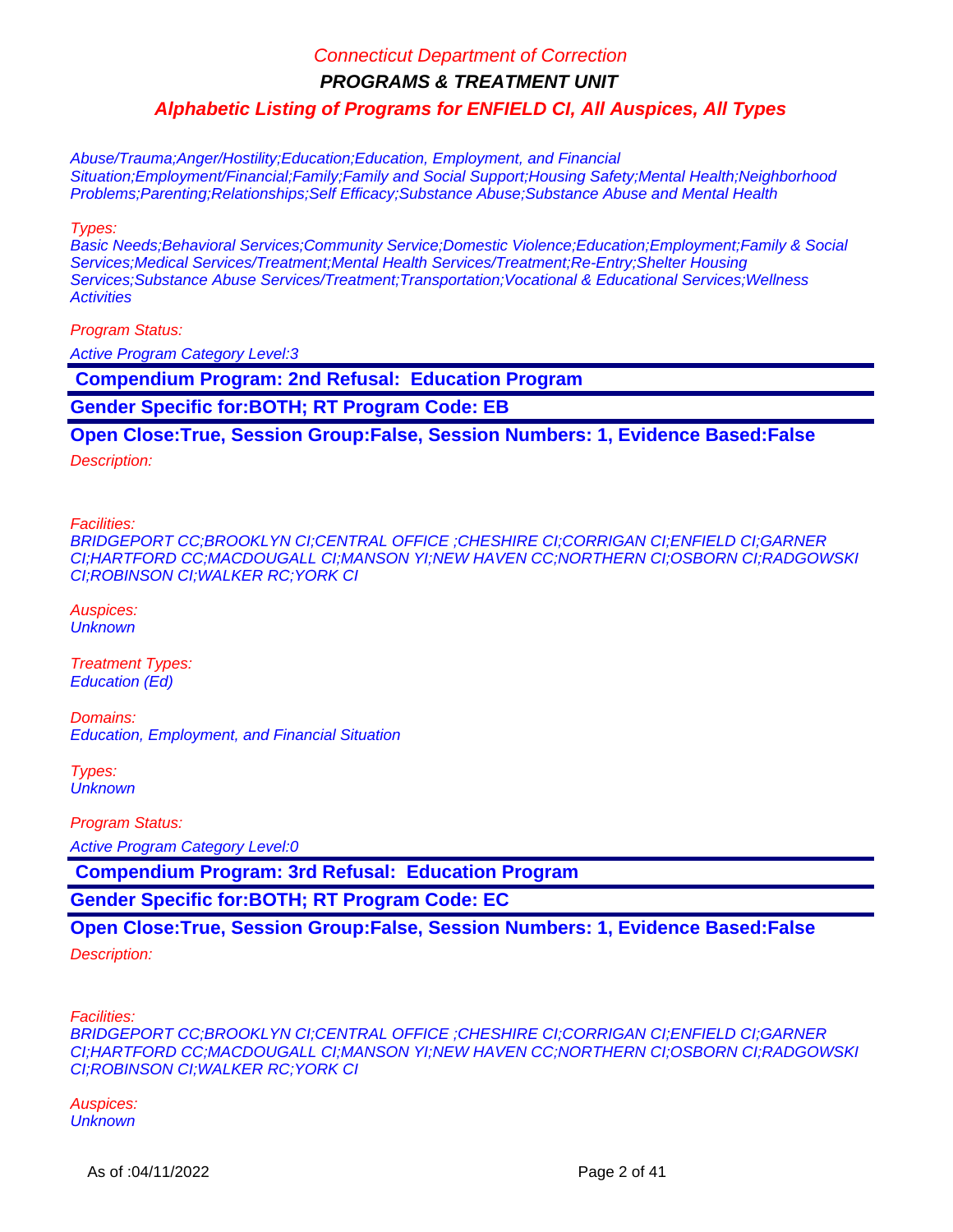Treatment Types: Education (Ed)

Domains: Education, Employment, and Financial Situation

Types: **Unknown** 

Program Status: Active Program Category Level:0

 **Compendium Program: 5 or 7 Day Job Assignments**

**Gender Specific for:BOTH; RT Program Code: L1**

**Open Close:True, Session Group:False, Session Numbers: 1, Evidence Based:False**

Description:

Facilities:

BRIDGEPORT CC;BROOKLYN CI;CENTRAL OFFICE ;CHESHIRE CI;CORRIGAN CI;CYBULSKI CI;ENFIELD CI;GARNER CI;HARTFORD CC;MACDOUGALL CI;MANSON YI;NEW HAVEN CC;NORTHERN CI;OSBORN CI;RADGOWSKI CI;ROBINSON CI;WALKER RC;WILLARD CI;YORK CI

Auspices: **Unknown** 

Treatment Types: Life Skills (LS)

Domains: Education, Employment, and Financial Situation;Employment/Financial

Types: **Unknown** 

Program Status:

Active Program Category Level:2

 **Compendium Program: Anger Management Program**

**Gender Specific for:BOTH; RT Program Code: 26**

### **Open Close:True, Session Group:False, Session Numbers: 10, Evidence Based:False**

Description:

This program was designed based upon research regarding what works for Anger Management Programs. This 10-week program includes skill building, cognitive techniques, relaxation techniques and role play. In addition, an assessment tool to ensure program fidelity audits this program. This program can be modified for special populations.

Facilities:

BROOKLYN CI;CHESHIRE CI;CORRIGAN CI;CYBULSKI CI;ENFIELD CI;GARNER CI;MACDOUGALL CI;MANSON YI;OSBORN CI;RADGOWSKI CI;ROBINSON CI;WILLARD CI;YORK CI

Auspices: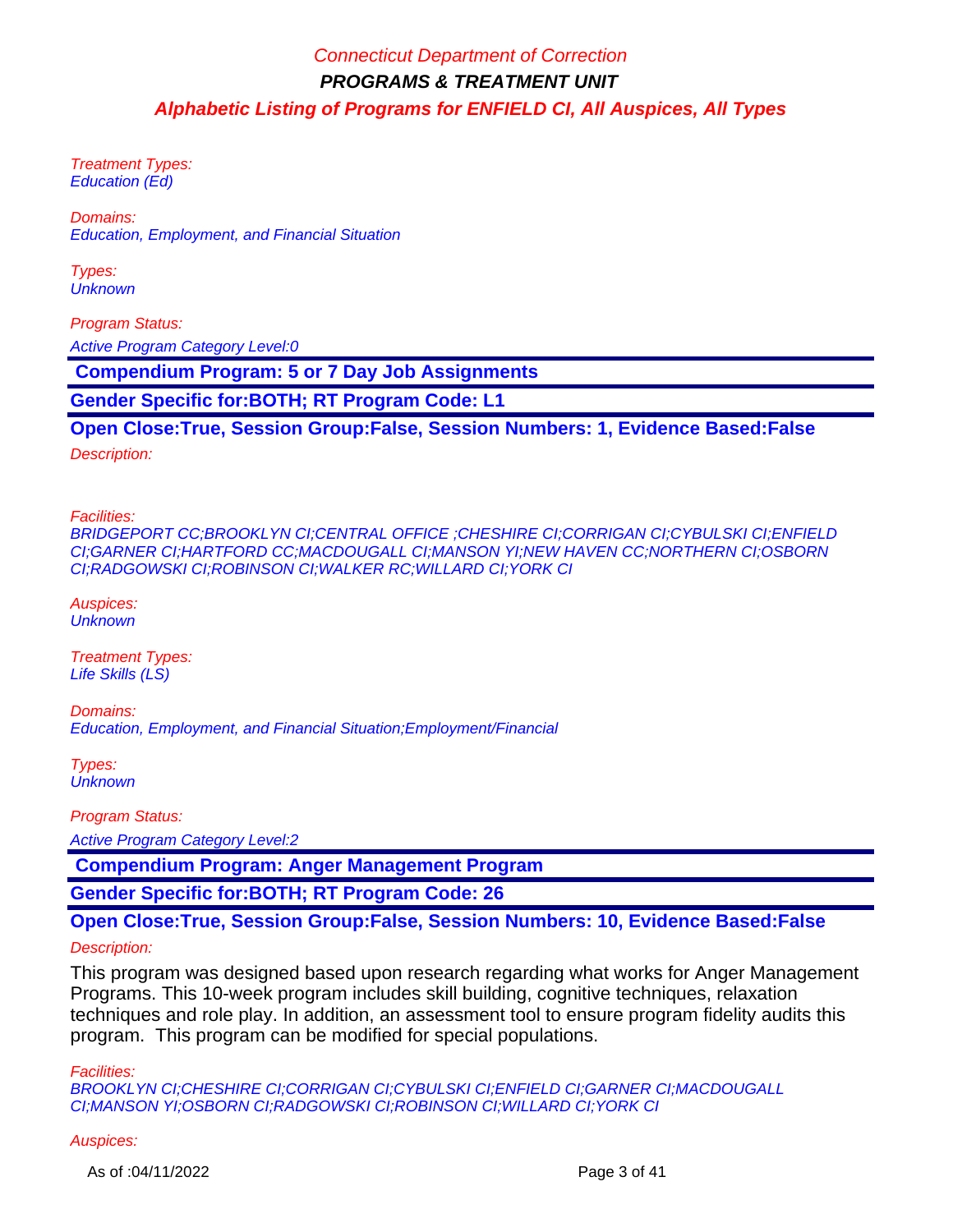All Facility Staff;Programs & Treatment Unit

Treatment Types:

Aggression Replacement Training (ART);Cognitive Behavioral Therapy (CBT);Life Skills (LS);Victim Impact (VI)

Domains:

Anger/Hostility;Criminal Attitudes and Behavioral Patterns

Types: Anger Management;Mental Health;Self Improvement

Program Status:

Active Program Category Level:1

 **Compendium Program: Arabic Language**

**Gender Specific for:MALE; RT Program Code: 0**

**Open Close:True, Session Group:False, Session Numbers: 1, Evidence Based:False**

Description:

This is an introduction to the Arabic language. It is designed to teach the Arabic alphabet and basic everyday words. This will also include an introduction to Arabic writing.

Facilities: BROOKLYN CI;CHESHIRE CI;CYBULSKI CI;ENFIELD CI;MACDOUGALL CI;WILLARD CI

Auspices: Religious Services

Treatment Types: **Unknown** 

Domains: **Unknown** 

Types: Religious;Self Improvement

Program Status:

Active Program Category Level:3

 **Compendium Program: Art Program - Beginners and Advanced**

**Gender Specific for:BOTH; RT Program Code: AT**

**Open Close:True, Session Group:False, Session Numbers: 10, Evidence Based:False**

Description:

This is a program developed to enable inmates with different artistic abilities. Although primarily pen, watercolor, and painting, this activity may be multidisciplinary (i.e., sculpture, dance, creative writing, or poetry). Members of this group also have the chance to submit their artwork in the annual Art Shows located throughout the state.

Facilities: BROOKLYN CI;ENFIELD CI;MACDOUGALL CI;OSBORN CI

Auspices:

As of :04/11/2022 Page 4 of 41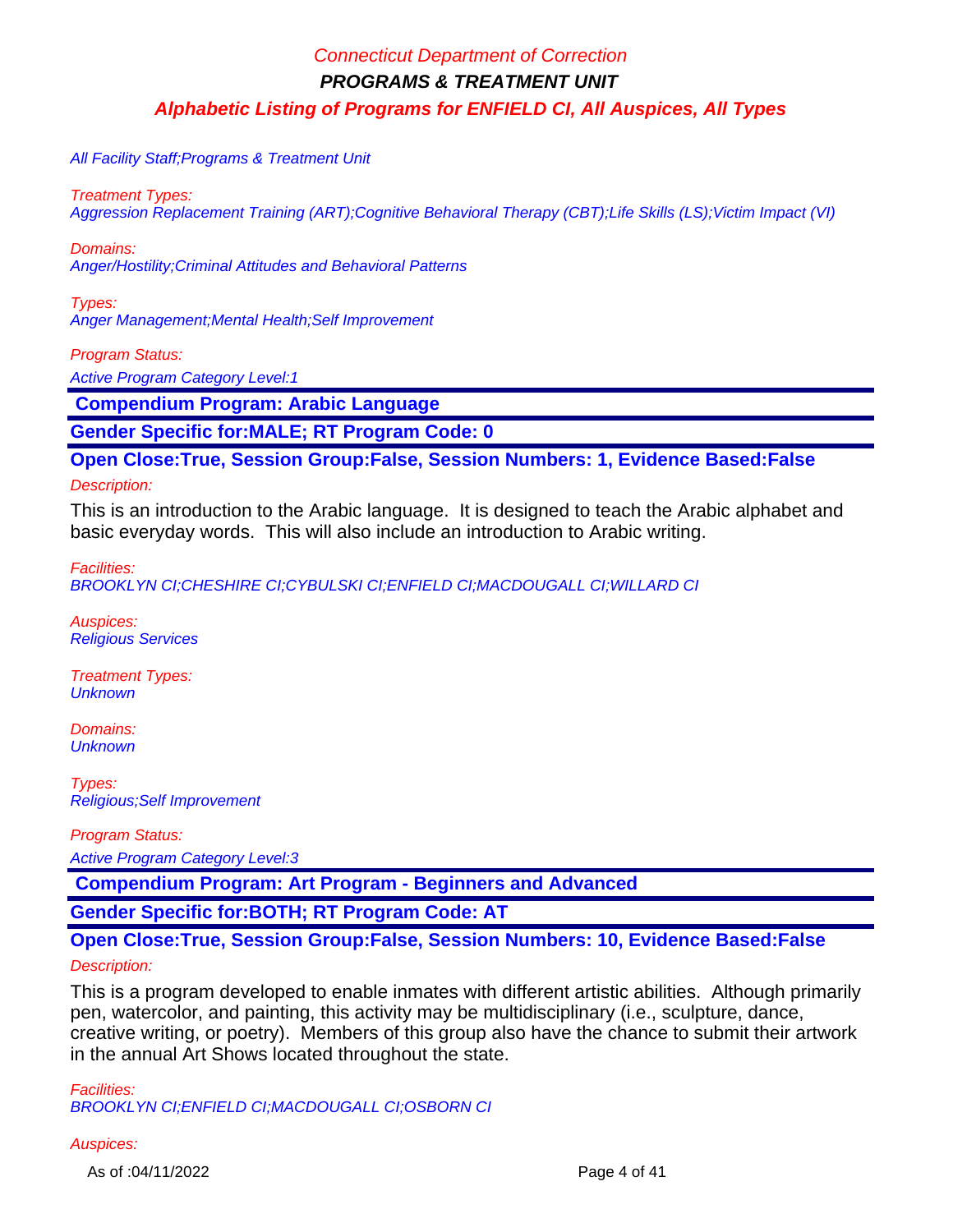Recreation Services;Volunteer Services

Treatment Types: Life Skills (LS)

Domains: Family and Social Support;Self Efficacy

Types: Self Improvement

Program Status:

Active Program Category Level:3

 **Compendium Program: Band Program**

**Gender Specific for:MALE; RT Program Code: 0**

**Open Close:True, Session Group:False, Session Numbers: 1, Evidence Based:False**

#### Description:

This program provides inmates of different musical backgrounds an opportunity to learn and create different styles of music. There are currently four bands and each band plays twice a week for an hour session. These bands occasionally perform for the inmate population during various monthly activities.

Facilities: ENFIELD CI;OSBORN CI

Auspices: **All Facility Staff; Recreation Services** 

Treatment Types: Life Skills (LS)

Domains: Family and Social Support

Types: Self Improvement

Program Status:

Active Program Category Level:3

 **Compendium Program: braille Program**

**Gender Specific for:MALE; RT Program Code: BI**

### **Open Close:True, Session Group:False, Session Numbers: 1, Evidence Based:False** Description:

The Braille Program enablers qualified inmates to learn a new skill and to use that skill to help the blind people of Connecticut. The objective of this program is to train and form a pool of qualified Braille writers to provide support in a voluntary manner to the Connecticut Braille Association to certify those Braille writers that complete the required training and to maintain such skills for future use in the workplace.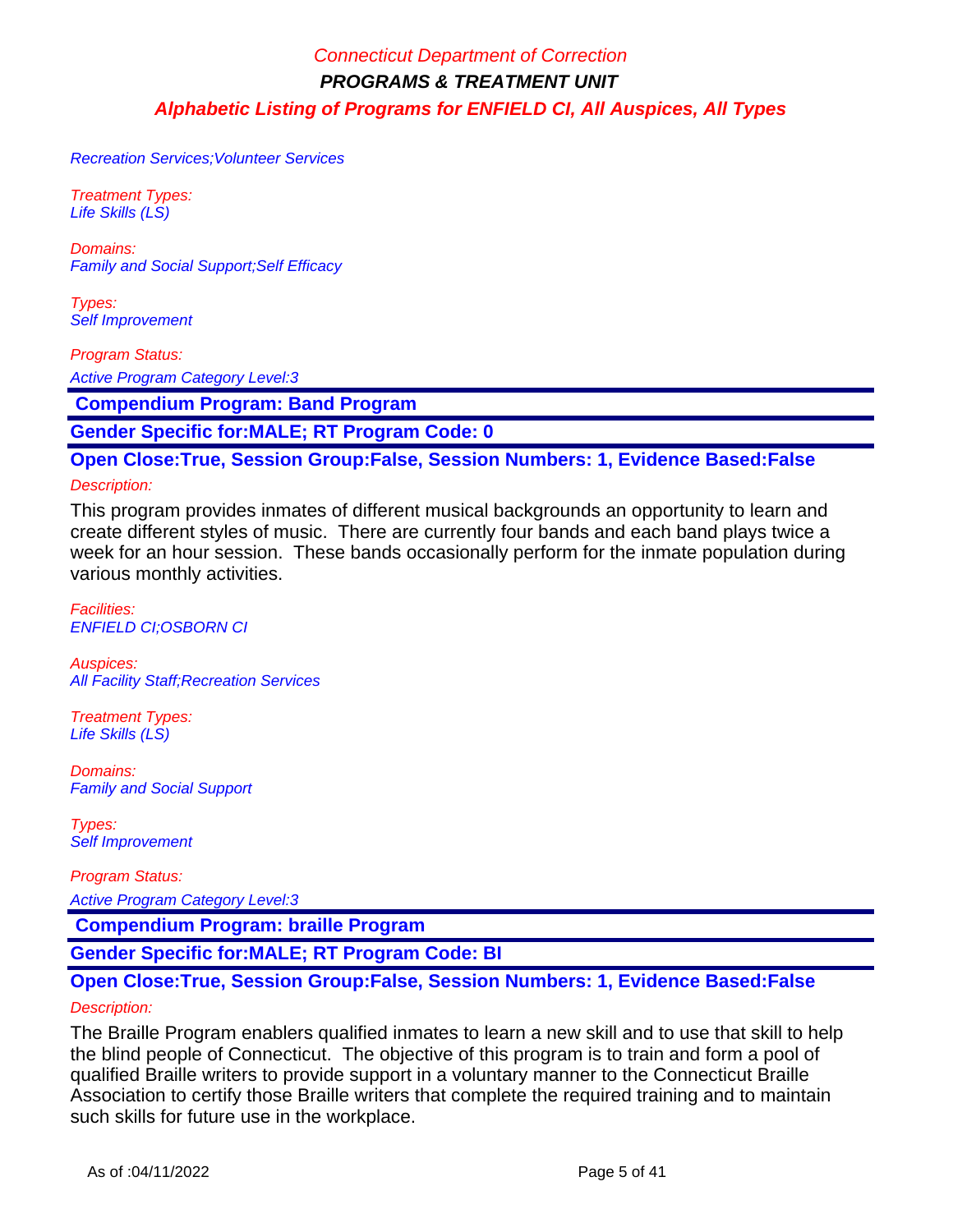Facilities: CHESHIRE CI;ENFIELD CI

Auspices: **All Facility Staff** 

Treatment Types: Life Skills (LS)

Domains: Education, Employment, and Financial Situation

Types: Career Technical Education;Community Service;Re-Entry

Program Status:

Active Program Category Level:3

 **Compendium Program: Braille Program-Enfield**

**Gender Specific for:MALE; RT Program Code: 0**

**Open Close:True, Session Group:False, Session Numbers: 1, Evidence Based:False** Description:

The Braille Program enables qualified inmates (must have a G.E.D. or H.S.D.) to learn a new skill and to use that skill to help the blind people of Connecticut. The objective of this program is to train and form a pool of qualified Braille writers to provide support in a voluntary manner to the Connecticut Braille Association to certify those Braille writers that complete the required training and to maintain such skills for future use in the workplace.

Facilities: ENFIELD CI

Auspices: **All Facility Staff** 

Treatment Types: Education (Ed)

Domains: Education, Employment, and Financial Situation

Types: Community Service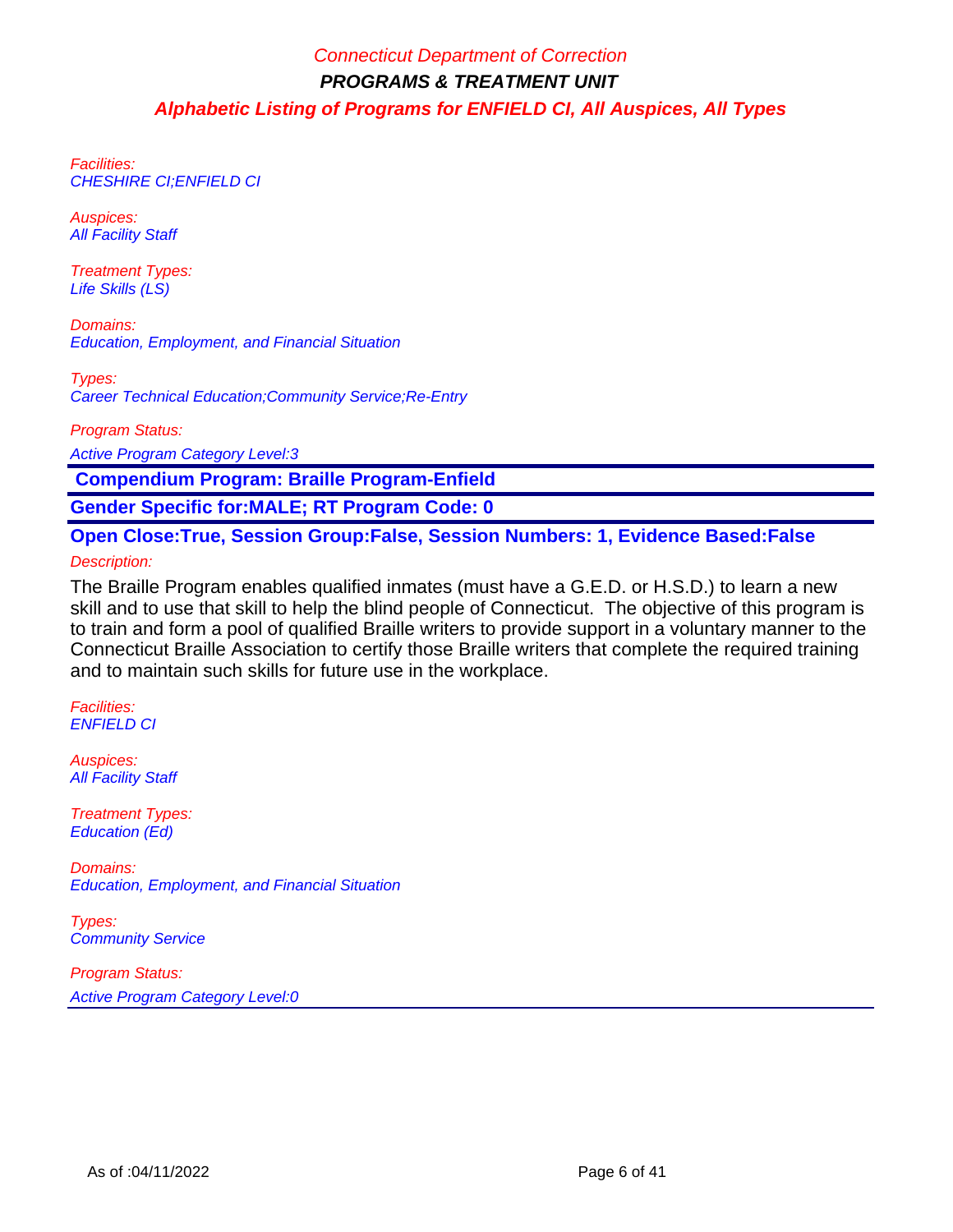**PROGRAMS & TREATMENT UNIT**

### **Alphabetic Listing of Programs for ENFIELD CI, All Auspices, All Types**

 **Compendium Program: Bridging the Gap**

**Gender Specific for:MALE; RT Program Code: 0**

**Open Close:True, Session Group:False, Session Numbers: 1, Evidence Based:False** Description:

Alcoholics Anonymous is one of the most important self-help resources for alcoholic men and women. A very important first step for inmates being released into the community is attending the first meeting as soon as possible following release. Addiction Services staff in the institution utilize a toll-free telephone number to get information about the nearest AA meeting location, along with the name of a contact person. An AA member then will contact the inmate upon release and even provide transportation to a meeting.

Facilities: ENFIELD CI

Auspices: Addiction Services;Volunteer Services

Treatment Types: **Unknown** 

Domains: **Unknown** 

Types: Addiction;Re-Entry

Program Status: Active Program Category Level:3

 **Compendium Program: Catholic Bible Study**

**Gender Specific for:BOTH; RT Program Code: 0**

**Open Close:True, Session Group:False, Session Numbers: 1, Evidence Based:False**

Description:

An academic study of the books of the bible or biblical topics and themes. This program seeks to foster understanding of scripture and help inmates develop self-awareness and personal growth based on biblical principles.

Facilities:

BRIDGEPORT CC;BROOKLYN CI;CHESHIRE CI;CYBULSKI CI;ENFIELD CI;GARNER CI;HARTFORD CC;MACDOUGALL CI;MANSON YI;NEW HAVEN CC;OSBORN CI;RADGOWSKI CI;WALKER RC;WILLARD CI;YORK CI

Auspices: Religious Services ;Volunteer Services

Treatment Types: **Unknown** 

Domains: **Unknown**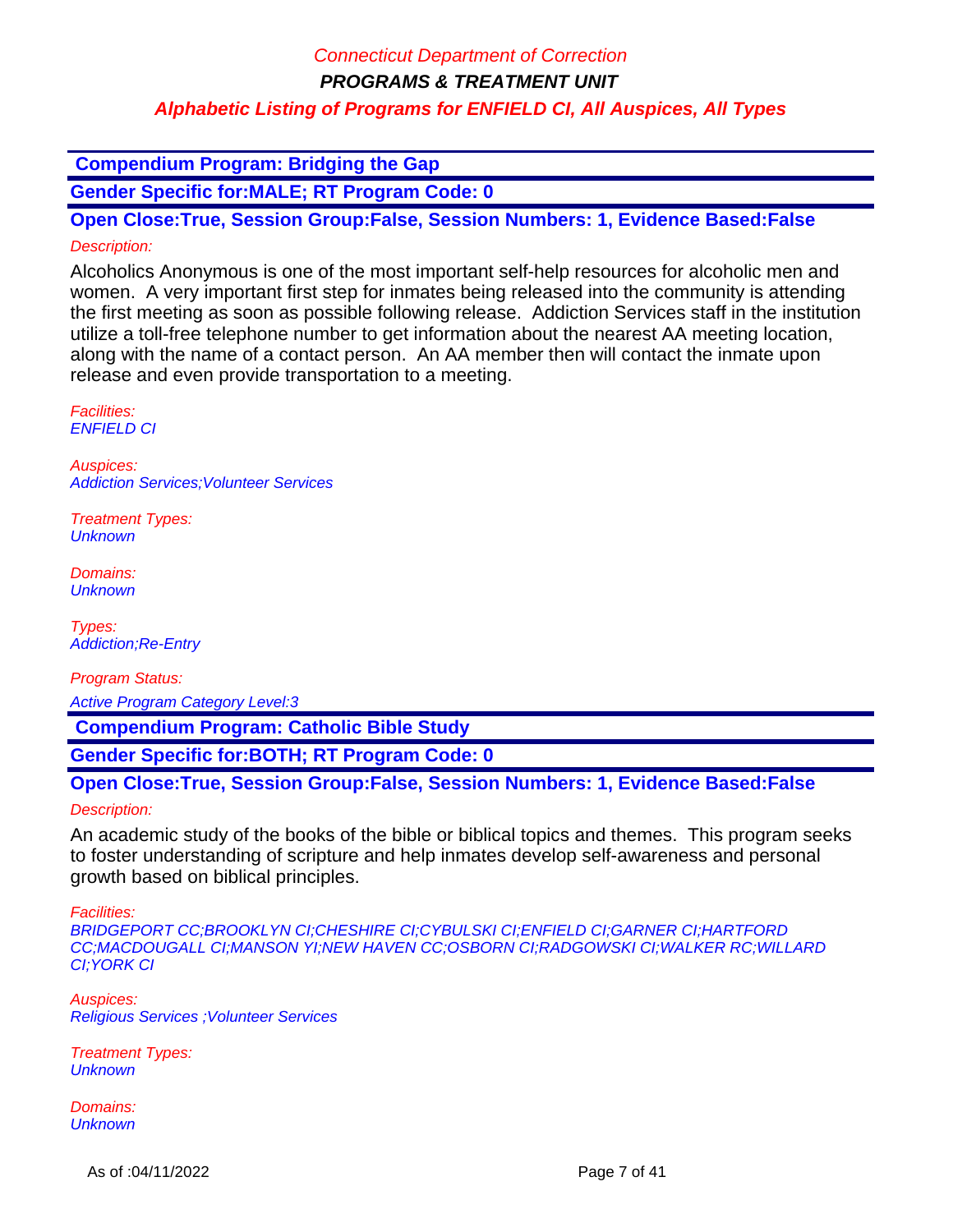Types: **Religious** 

Program Status:

Active Program Category Level:3

 **Compendium Program: Catholic Discussion Group**

**Gender Specific for:MALE; RT Program Code: 0**

**Open Close:True, Session Group:False, Session Numbers: 1, Evidence Based:False**

#### Description:

Using various methodologies (e.g. video, music, current events, etc.). Inmates are encouraged to discuss Catholic moral approaches to a virtuous lifestyle free of crime and recidivism.

Facilities: ENFIELD CI;OSBORN CI

Auspices: Religious Services

Treatment Types: **Unknown** 

Domains: **Unknown** 

Types: **Religious** 

Program Status:

Active Program Category Level:3

 **Compendium Program: Catholic Faith Sharing**

**Gender Specific for:MALE; RT Program Code: 0**

**Open Close:True, Session Group:False, Session Numbers: 1, Evidence Based:False** Description:

A sharing of bible readings following the Catholic seasonal calendar. Thoughts generated by the readings are discussed as they apply to daily life helping the inmate to change attitude, values and behavior.

Facilities: CYBULSKI CI;ENFIELD CI;GARNER CI;MACDOUGALL CI;MANSON YI;OSBORN CI

Auspices: Religious Services

Treatment Types: **Unknown** 

Domains: **Unknown** 

Types:

As of :04/11/2022 Page 8 of 41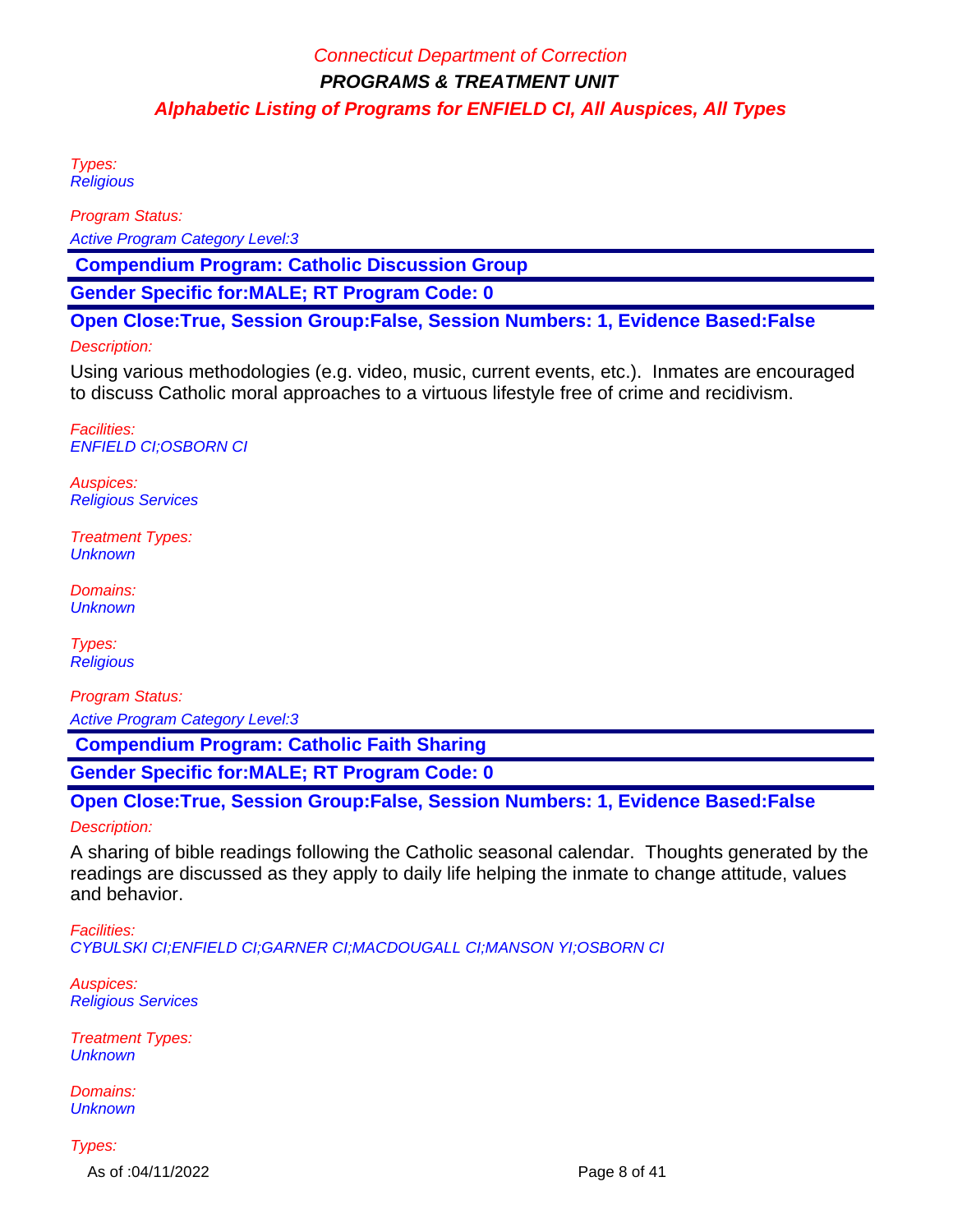#### **Religious**

Program Status:

Active Program Category Level:3

 **Compendium Program: Catholic Worship Service**

**Gender Specific for:BOTH; RT Program Code: 0**

**Open Close:True, Session Group:False, Session Numbers: 1, Evidence Based:False**

#### Description:

The weekly Catholic service is the Mass (or a communion service when Mass cannot be held due to the unavailability of a priest). Fulfills constitutional right to worship.

#### Facilities:

BRIDGEPORT CC;BROOKLYN CI;CHESHIRE CI;CORRIGAN CI;CYBULSKI CI;ENFIELD CI;GARNER CI;HARTFORD CC;MACDOUGALL CI;MANSON YI;NEW HAVEN CC;OSBORN CI;RADGOWSKI CI;ROBINSON CI;WALKER RC;WILLARD CI;YORK CI

Auspices: Religious Services ;Volunteer Services

Treatment Types: **Unknown** 

Domains: **Unknown** 

Types: Worship Services

Program Status:

Active Program Category Level:3

 **Compendium Program: Certified Birth Certificate or Registration of Birth**

**Gender Specific for:BOTH; RT Program Code: I2**

**Open Close:True, Session Group:False, Session Numbers: 1, Evidence Based:False**

#### Description:

\*\*\*\*

#### Facilities:

BRIDGEPORT CC;BROOKLYN CI;CENTRAL OFFICE ;CHESHIRE CI;CORRIGAN CI;CYBULSKI CI;ENFIELD CI;GARNER CI;HARTFORD CC;MACDOUGALL CI;MANSON YI;NEW HAVEN CC;NORTHERN CI;OSBORN CI;RADGOWSKI CI;ROBINSON CI;WALKER RC;WILLARD CI;YORK CI

Auspices: Programs & Treatment Unit

Treatment Types: Reintegration Enhancement/Relapse Prevention (RERP)

Domains: Education, Employment, and Financial Situation;Employment/Financial

#### Types:

As of :04/11/2022 Page 9 of 41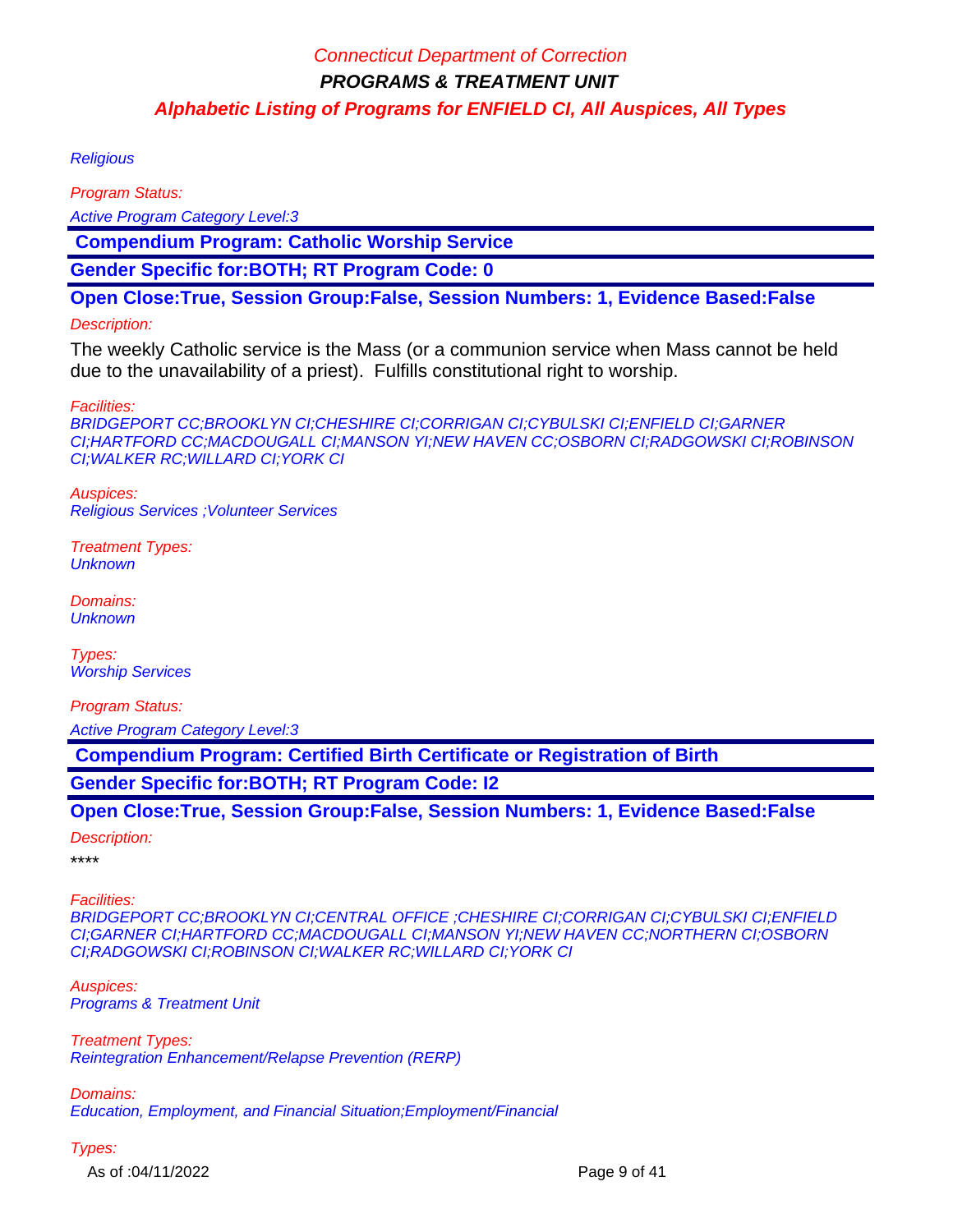Re-Entry

Program Status:

Active Program Category Level:3

 **Compendium Program: CONNTAC-EOC (CT Talent Assistance Cooperative-Education Opportunity Center)**

**Gender Specific for:BOTH; RT Program Code: 0**

**Open Close:True, Session Group:False, Session Numbers: 1, Evidence Based:False**

#### Description:

Representatives from CONNTAC-EOC are provided with names of students to meet with while the student is still incarcerated. The representatives assist students with their post-secondary plans and financial aid.

Facilities:

BROOKLYN CI;CYBULSKI CI;ENFIELD CI;MANSON YI;OSBORN CI;RADGOWSKI CI;ROBINSON CI;WILLARD CI;YORK CI

Auspices: USD#1

Treatment Types: Education (Ed)

Domains: Education;Education, Employment, and Financial Situation;Employment/Financial

Types: Re-Entry

Program Status:

Active Program Category Level:3

 **Compendium Program: Creative Writing - Writing my own Story**

**Gender Specific for:MALE; RT Program Code: 0**

**Open Close:True, Session Group:False, Session Numbers: 1, Evidence Based:False**

### Description:

This program is offered by volunteers for students to improve their writing techniques. The goal of the group is to help each student find their own voice to tell his own story in his own way. By doing this the program hopes to improve offenders self esteem and writing abilities to encourage better reintegration to society.

Facilities: ENFIELD CI

Auspices: Volunteer Services

Treatment Types: Life Skills (LS)

Domains:

As of :04/11/2022 Page 10 of 41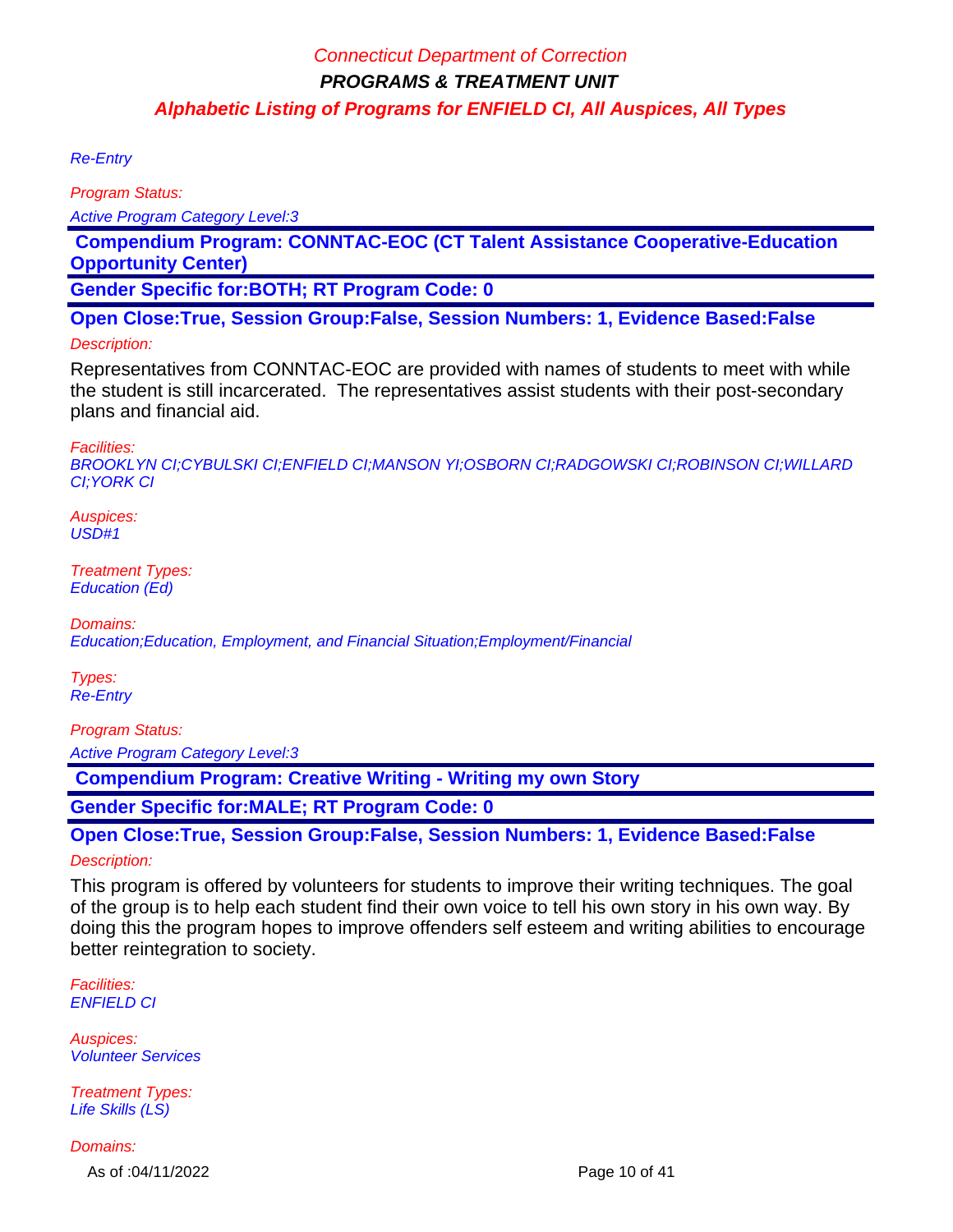Peer Associations

Types: Academic Education;Self Improvement

Program Status:

Active Program Category Level:3

 **Compendium Program: Discharge Orientation**

**Gender Specific for:BOTH; RT Program Code: RD**

**Open Close:True, Session Group:False, Session Numbers: 1, Evidence Based:False**

#### Description:

Discharge Orientation is conducted either individually or in groups with offenders who are within a year of discharge to the community. Topics include: ID procurement; community programs; and related matters.

#### Facilities:

BRIDGEPORT CC;CHESHIRE CI;CORRIGAN CI;CYBULSKI CI;ENFIELD CI;GARNER CI;HARTFORD CC;MACDOUGALL CI;MANSON YI;NEW HAVEN CC;OSBORN CI;RADGOWSKI CI;ROBINSON CI;WALKER RC;WILLARD CI;YORK CI

Auspices: Programs & Treatment Unit

Treatment Types: Reintegration Enhancement/Relapse Prevention (RERP)

Domains: Education, Employment, and Financial Situation;Family and Social Support

Types: Re-Entry

Program Status:

Active Program Category Level:3

 **Compendium Program: Discussion Group**

**Gender Specific for:MALE; RT Program Code: 0**

**Open Close:True, Session Group:False, Session Numbers: 1, Evidence Based:False**

#### Description:

This program allow inmates the opportunity to discuss and reflect on current life issues in an open forum. Meetings are weekly.

Facilities: ENFIELD CI

Auspices: Religious Services

Treatment Types: **Unknown**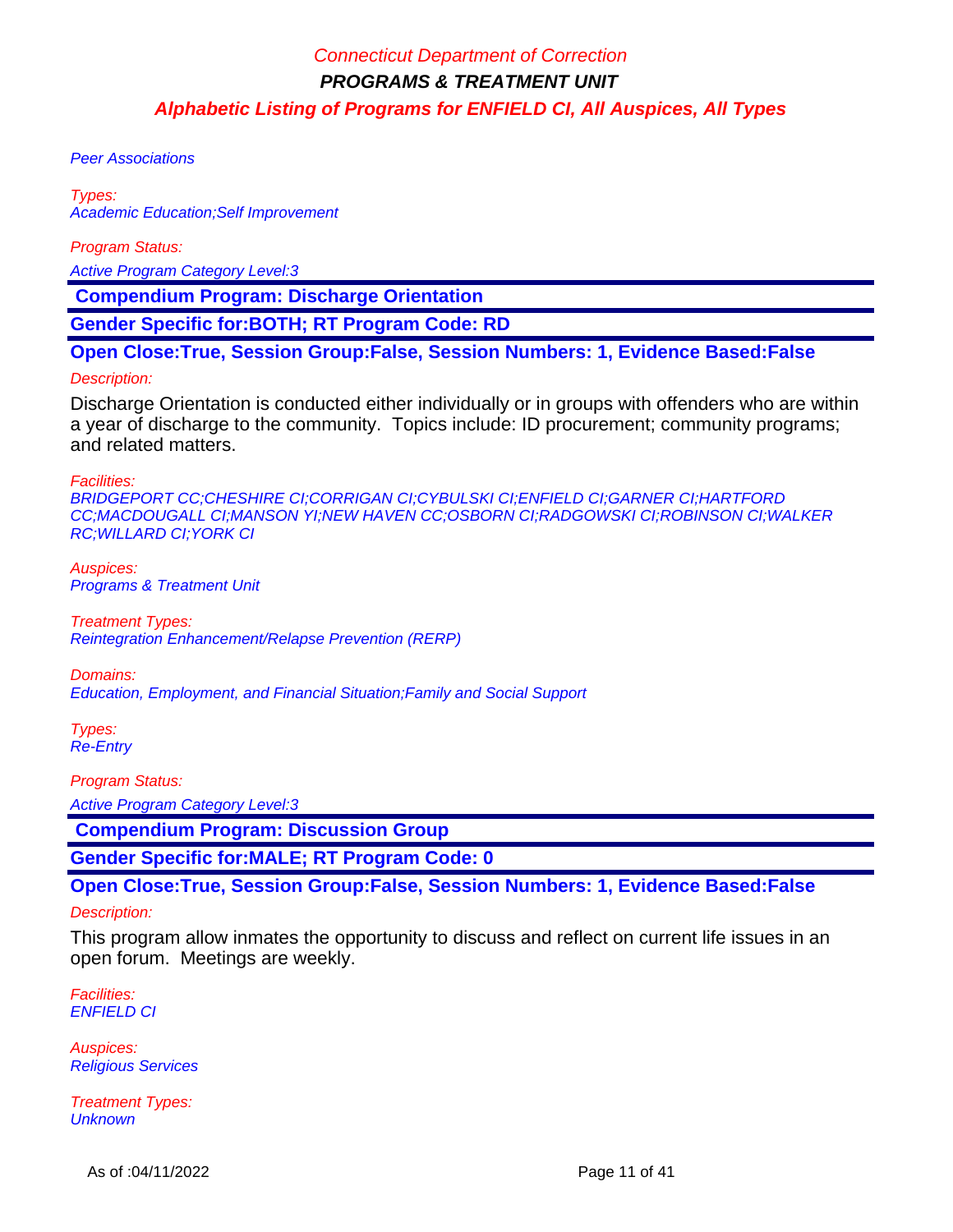Domains: **Unknown** 

Types: **Religious** 

Program Status:

Active Program Category Level:3

 **Compendium Program: DSS Connect Card**

**Gender Specific for:BOTH; RT Program Code: I7**

**Open Close:True, Session Group:False, Session Numbers: 1, Evidence Based:False**

Description:

\*\*\*\*

Facilities:

BRIDGEPORT CC;BROOKLYN CI;CENTRAL OFFICE ;CHESHIRE CI;CORRIGAN CI;CYBULSKI CI;ENFIELD CI;GARNER CI;HARTFORD CC;MACDOUGALL CI;MANSON YI;NEW HAVEN CC;NORTHERN CI;OSBORN CI;RADGOWSKI CI;ROBINSON CI;WALKER RC;WILLARD CI;YORK CI

Auspices: Programs & Treatment Unit

Treatment Types: Reintegration Enhancement/Relapse Prevention (RERP)

Domains:

Education, Employment, and Financial Situation;Employment/Financial

Types: Re-Entry

Program Status:

Active Program Category Level:3

 **Compendium Program: Education Needs to be Identified by USD#1**

**Gender Specific for:BOTH; RT Program Code: E1**

**Open Close:True, Session Group:False, Session Numbers: 1, Evidence Based:False**

Description:

A transcript review of educational needs will be completed for inmates.

Facilities:

BRIDGEPORT CC;BROOKLYN CI;CENTRAL OFFICE ;CHESHIRE CI;CORRIGAN CI;CYBULSKI CI;ENFIELD CI;GARNER CI;HARTFORD CC;MACDOUGALL CI;MANSON YI;NEW HAVEN CC;NORTHERN CI;OSBORN CI;RADGOWSKI CI;ROBINSON CI;WALKER RC;WILLARD CI;YORK CI

Auspices: **Unknown** 

Treatment Types: Education (Ed)

Domains:

As of :04/11/2022 Page 12 of 41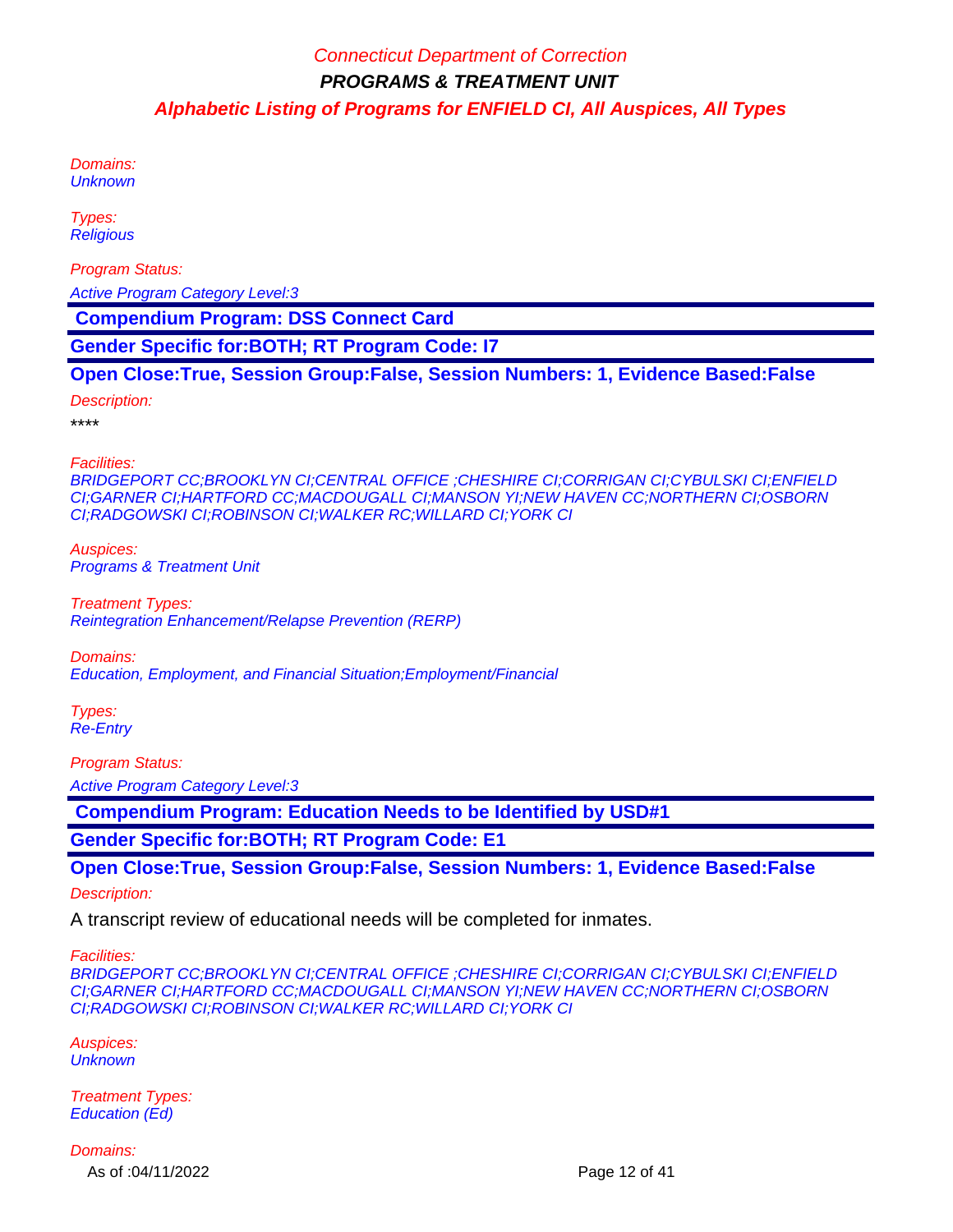Education, Employment, and Financial Situation

Types: **Unknown** 

Program Status:

Active Program Category Level:1

 **Compendium Program: Expired Photo Driver's License**

**Gender Specific for:BOTH; RT Program Code: I3**

**Open Close:True, Session Group:False, Session Numbers: 1, Evidence Based:False**

Description:

\*\*\*\*

Facilities:

BRIDGEPORT CC;BROOKLYN CI;CENTRAL OFFICE ;CHESHIRE CI;CORRIGAN CI;CYBULSKI CI;ENFIELD CI;GARNER CI;HARTFORD CC;MACDOUGALL CI;MANSON YI;NEW HAVEN CC;NORTHERN CI;OSBORN CI;RADGOWSKI CI;ROBINSON CI;WALKER RC;WILLARD CI;YORK CI

Auspices: Programs & Treatment Unit

Treatment Types: Reintegration Enhancement/Relapse Prevention (RERP)

Domains: Education, Employment, and Financial Situation

Types: Re-Entry

Program Status:

Active Program Category Level:3

 **Compendium Program: Facility Based Domestic Violence Program**

**Gender Specific for:MALE; RT Program Code: 02**

**Open Close:True, Session Group:False, Session Numbers: 15, Evidence Based:False**

Description:

This group is designed for inmates who have committed a domestic violence offense. Successful completion of this program is a requirement for those inmates who enter into the department's community-based transitional supervision program for domestic violence offenders.

Facilities:

BROOKLYN CI;CHESHIRE CI;CORRIGAN CI;CYBULSKI CI;ENFIELD CI;GARNER CI;MACDOUGALL CI;MANSON YI;OSBORN CI;RADGOWSKI CI;ROBINSON CI;WILLARD CI

Auspices: All Facility Staff;Programs & Treatment Unit

Treatment Types: Aggression Replacement Training (ART); Victim Impact (VI)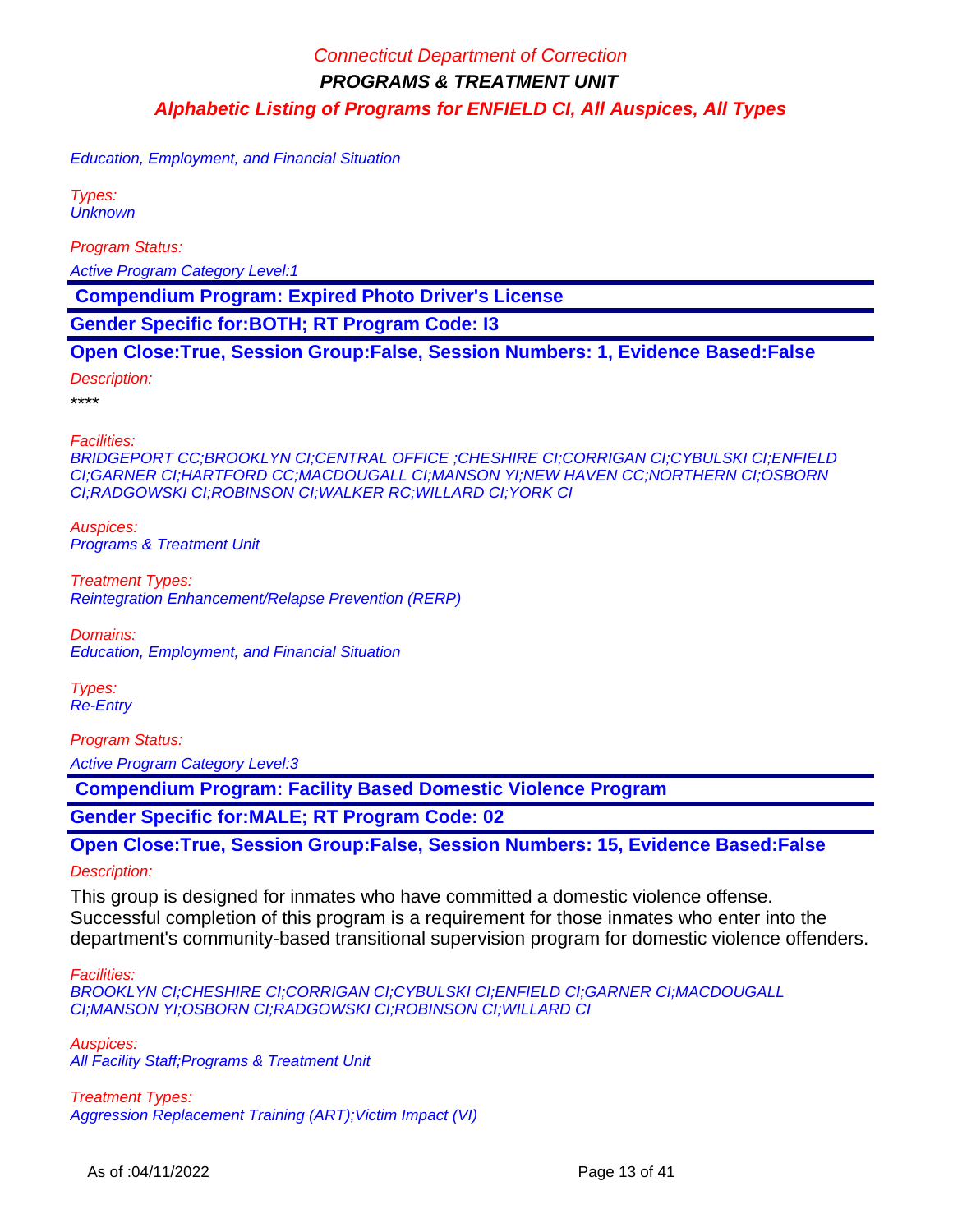Domains: Criminal Attitudes and Behavioral Patterns

Types: Domestic Violence;Family

Program Status:

Active Program Category Level:1

 **Compendium Program: General Referral for ASU (Addiction Services Unit) Program**

**Gender Specific for:BOTH; RT Program Code: A1**

**Open Close:True, Session Group:False, Session Numbers: 1, Evidence Based:False**

Description:

Facilities:

BRIDGEPORT CC;BROOKLYN CI;CENTRAL OFFICE ;CHESHIRE CI;CORRIGAN CI;CYBULSKI CI;ENFIELD CI;GARNER CI;HARTFORD CC;MACDOUGALL CI;MANSON YI;NEW HAVEN CC;NORTHERN CI;OSBORN CI;RADGOWSKI CI;ROBINSON CI;WALKER RC;WILLARD CI;YORK CI

Auspices: **Unknown** 

Treatment Types: Substance Abuse (SA)

Domains: Substance Abuse and Mental Health

Types: **Unknown** 

Program Status:

Active Program Category Level:1

 **Compendium Program: General Referral for Vocational Education**

**Gender Specific for:BOTH; RT Program Code: E2**

### **Open Close:True, Session Group:False, Session Numbers: 1, Evidence Based:False**

Description:

A review of vocational education needs will be completed for inmates.

Facilities:

BRIDGEPORT CC;BROOKLYN CI;CENTRAL OFFICE ;CHESHIRE CI;CORRIGAN CI;CYBULSKI CI;ENFIELD CI;GARNER CI;HARTFORD CC;MACDOUGALL CI;MANSON YI;NEW HAVEN CC;NORTHERN CI;OSBORN CI;RADGOWSKI CI;ROBINSON CI;WALKER RC;WILLARD CI;YORK CI

Auspices: **Unknown** 

Treatment Types: Education (Ed)

Domains:

As of :04/11/2022 Page 14 of 41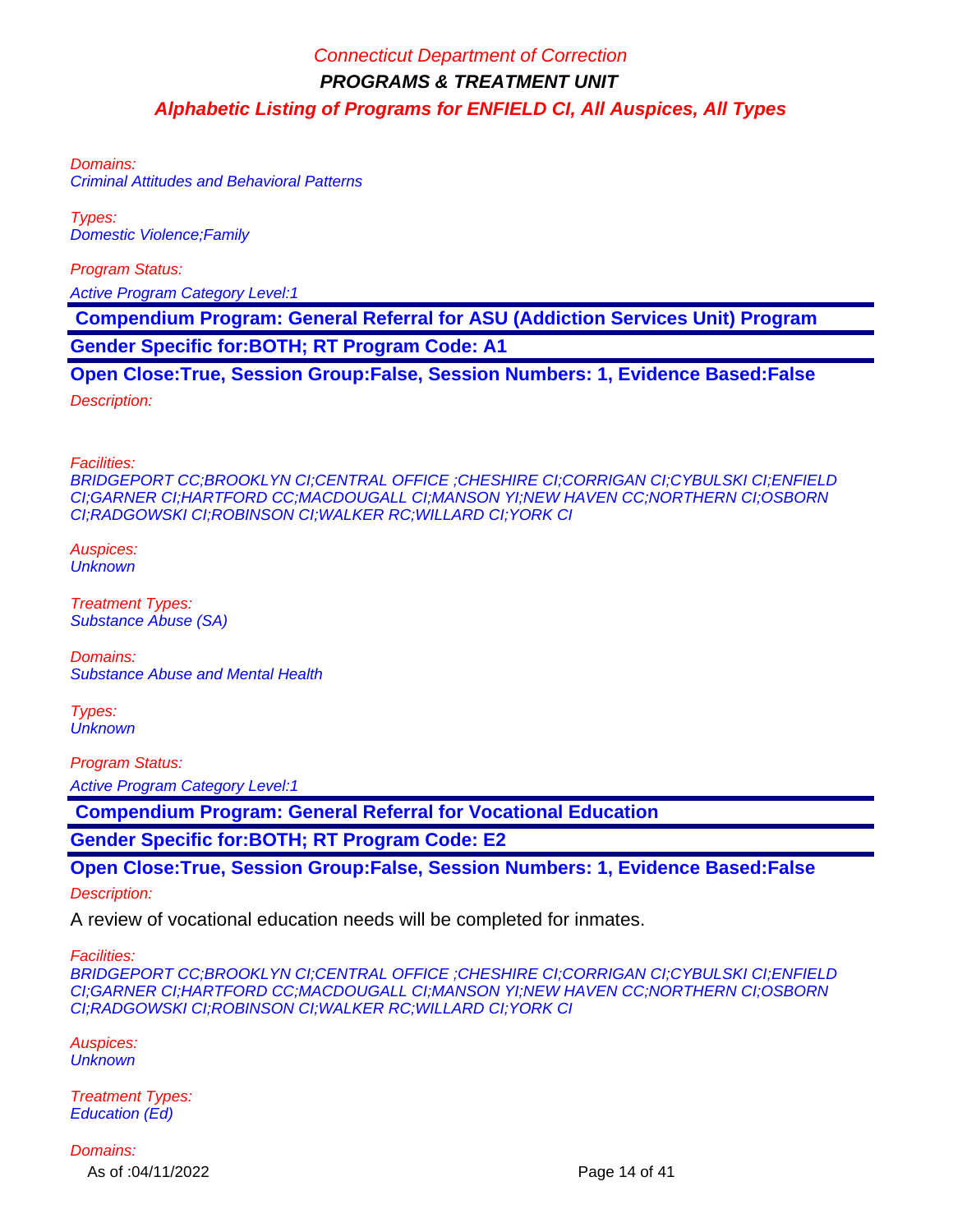Education, Employment, and Financial Situation

Types: **Unknown** 

Program Status:

Active Program Category Level:1

 **Compendium Program: Good Intentions - Bad Choices**

**Gender Specific for:BOTH; RT Program Code: CF**

**Open Close:True, Session Group:False, Session Numbers: 15, Evidence Based:True**

#### Description:

This program features a three part DVD series that focuses on Relapse and Recidivism Prevention for addicts and offenders leaving treatment or an incarcerated setting re-entering society. This period of early reintegration is especially risky for addicts and offenders despite intentions of doing well and straightening out their lives because errors in thinking that are the result of years of an addictive and/or criminal lifestyle, and are not so easily or quickly resolved.

Facilities:

BROOKLYN CI;CHESHIRE CI;CYBULSKI CI;ENFIELD CI;GARNER CI;MACDOUGALL CI;OSBORN CI;ROBINSON CI;WILLARD CI;YORK CI

Auspices: Programming Unit - Facility Staff

Treatment Types: Cognitive Behavioral Therapy (CBT)

Domains:

Anger/Hostility;Antisocial Attitudes;Antisocial Friends;Criminal Attitudes and Behavioral Patterns;Relationships;Self Efficacy;Substance Abuse

Types: Self Improvement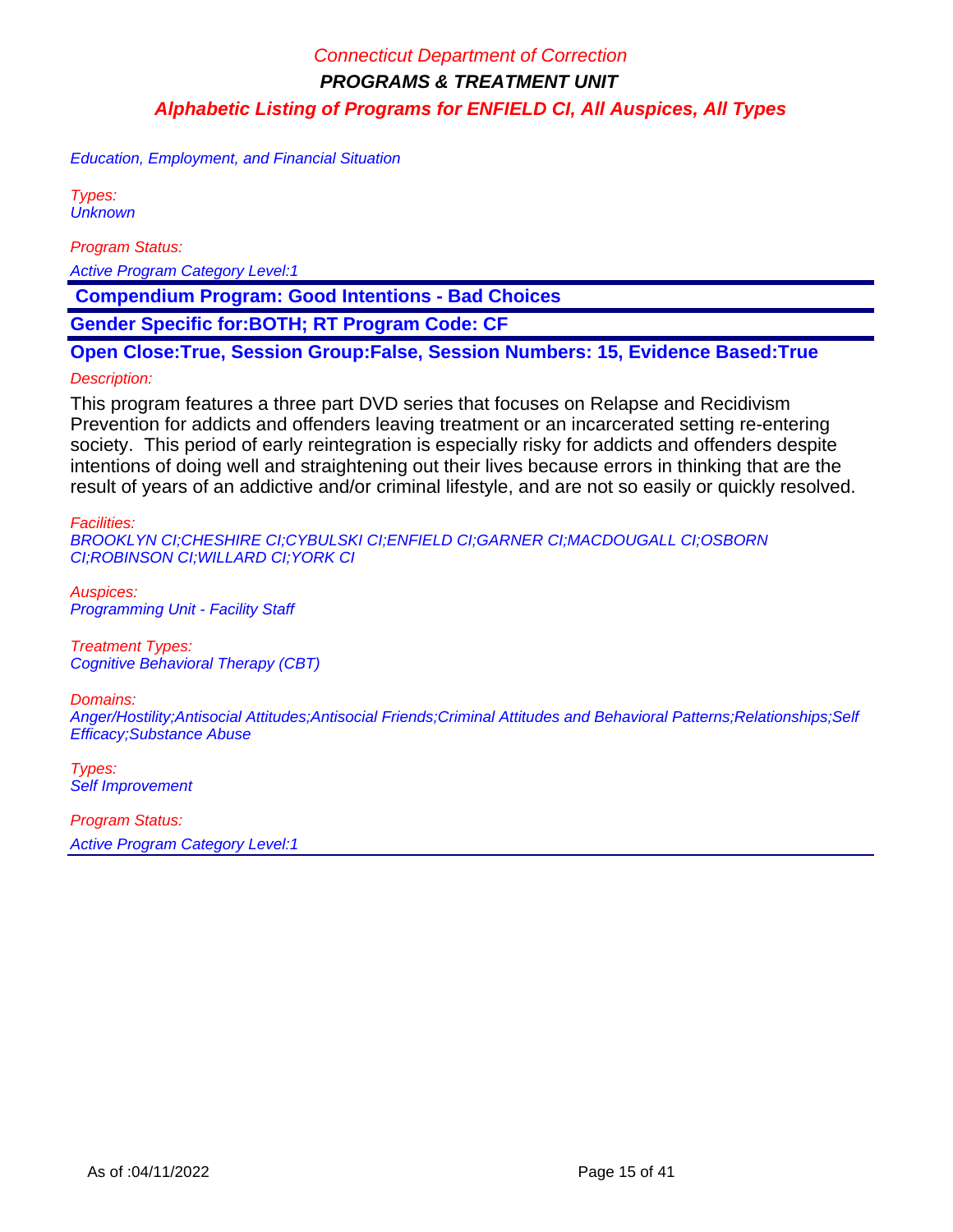**PROGRAMS & TREATMENT UNIT**

### **Alphabetic Listing of Programs for ENFIELD CI, All Auspices, All Types**

 **Compendium Program: High School Diploma Programs**

**Gender Specific for:BOTH; RT Program Code: 0**

**Open Close:True, Session Group:False, Session Numbers: 1, Evidence Based:False** Description:

The USD #1 offers opportunities for earning a high school diploma through either USD # 1's Adult Education Program or in some cases in collaboration with USD #1 and the local town/city. To receive a diploma from the local city/town, the former school district must be willing to cooperate with USD #1. USD #1 Adult Education opportunities include the following:

1. The General Education Development (GED) exam provides qualified offenders the opportunity to participate in the examination process in order to receive a Connecticut State High School Diploma.

2. The High School Equivalency Program provides qualified offenders the opportunity to earn the 20 credit hours (120 hours per credit) required to receive a Connecticut High School Diploma.

3. Credit Diploma Program (CDP) provides qualified offenders the opportunity to earn the 20 credit hours (50 hours per credit) required to receive a USD #1 Adult Education High School Diploma.

4. The External Diploma Program (EDP) provides qualified offenders the opportunity to complete a competency portfolio in order to receive a USD #1 Adult Education High School Diploma.

Not all programs are available at all sites, and USD #1 staff review these options with prospective students to assist in the decision regarding which high school diploma program best meets his/her needs.

Facilities:

BRIDGEPORT CC;BROOKLYN CI;CENTRAL OFFICE ;CHESHIRE CI;CORRIGAN CI;CYBULSKI CI;ENFIELD CI;GARNER CI;HARTFORD CC;MACDOUGALL CI;MANSON YI;NEW HAVEN CC;NORTHERN CI;OSBORN CI;RADGOWSKI CI;ROBINSON CI;WALKER RC;WILLARD CI;YORK CI

Auspices:  $USD#1$ 

Treatment Types: Education (Ed)

Domains: Education, Employment, and Financial Situation

Types: Academic Education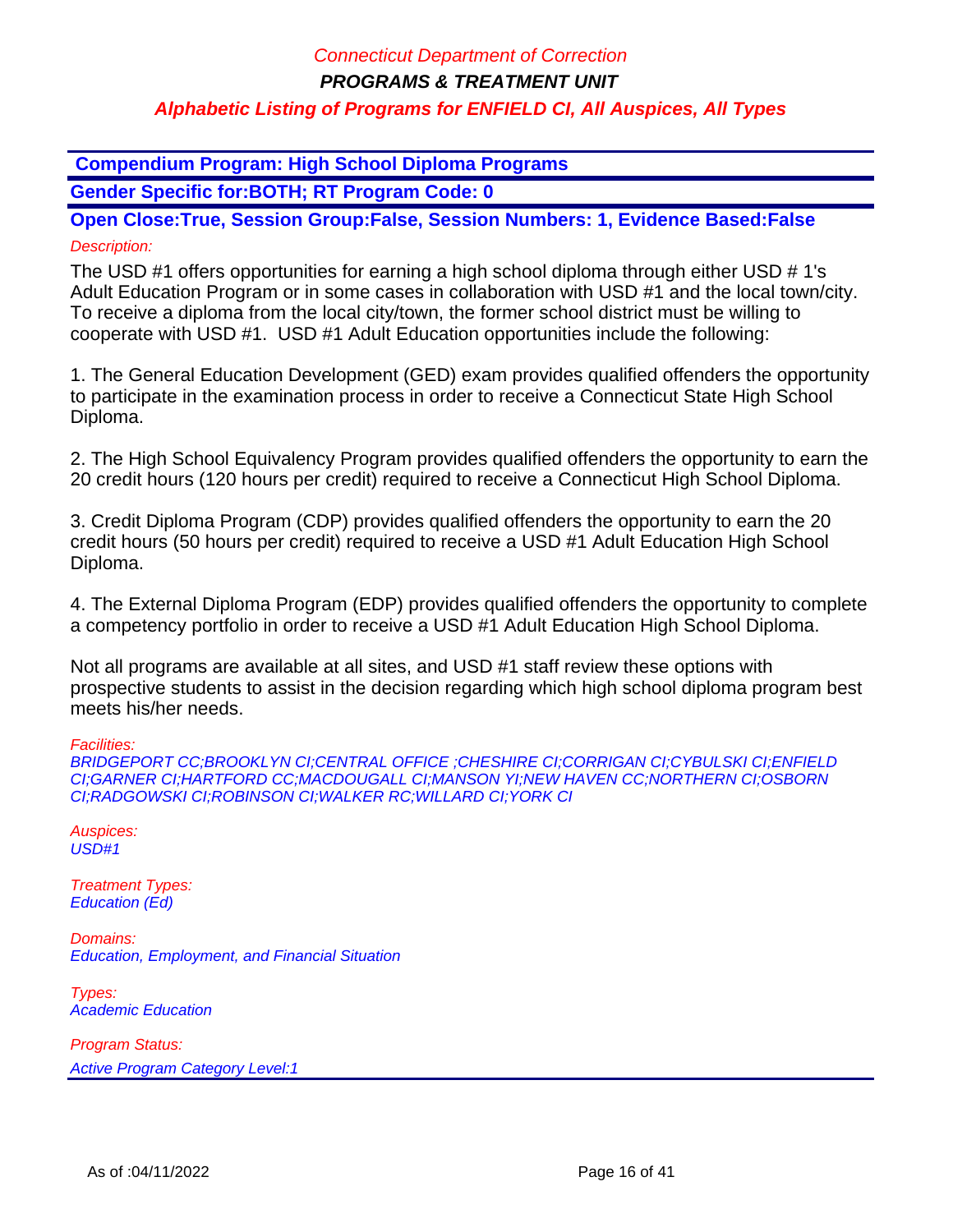**PROGRAMS & TREATMENT UNIT**

### **Alphabetic Listing of Programs for ENFIELD CI, All Auspices, All Types**

 **Compendium Program: HIV Counseling, Testing & Risk Reduction Education Gender Specific for:BOTH; RT Program Code: 0**

**Open Close:True, Session Group:False, Session Numbers: 1, Evidence Based:False** Description:

When inmates are tested for HIV, the department provides standardized counseling by Department of Public Health certified counselors before and after testing. Counseling components include what HIV and AIDS are, how to get it, how to avoid getting it, what it means to be HIV positive, how to take care of oneself if one is HIV positive, and help in dealing with the associated feelings.

Facilities:

BRIDGEPORT CC;BROOKLYN CI;CHESHIRE CI;CORRIGAN CI;CYBULSKI CI;ENFIELD CI;GARNER CI;MACDOUGALL CI;MANSON YI;NORTHERN CI;OSBORN CI;ROBINSON CI;WALKER RC;WILLARD CI;YORK CI

Auspices: **Health Services** 

Treatment Types: Family Support (FS);Medical (Med)

Domains: Peer Associations

Types: Health Education;Medical

Program Status:

Active Program Category Level:3

 **Compendium Program: HIV Support Services**

**Gender Specific for:BOTH; RT Program Code: 0**

# **Open Close:True, Session Group:False, Session Numbers: 1, Evidence Based:False**

### Description:

The Department demonstrates a collaborative approach in providing HIV support services to inmates in all facilities. A UCONN (Contracted) Heath Services Team coordinates testing and counseling services; the Department's School District conducts classroom instruction about HIV; the Department's Addiction Services Unit Counselors provide HIV education and prevention counseling; a number of volunteers serve as "buddies" or sponsors; and Hartford's Community Partners in Action (CPA) receives funding from foundations, grants as well as support from the state's Department of Mental Health and Addiction Services to operate the "Beyond Fear" Program. Altogether the Department hosts a complete program that includes counseling, testing, education focus groups, videos, intervention strategies and is able to assist discharging inmates with need for such services as housing, medical treatment, food, clothing and transportation.

New Beginnings and AIDS Awareness Day has been added to the HIV Support Services program. New Beginnings is an HIV/AIDS support group.

#### Facilities: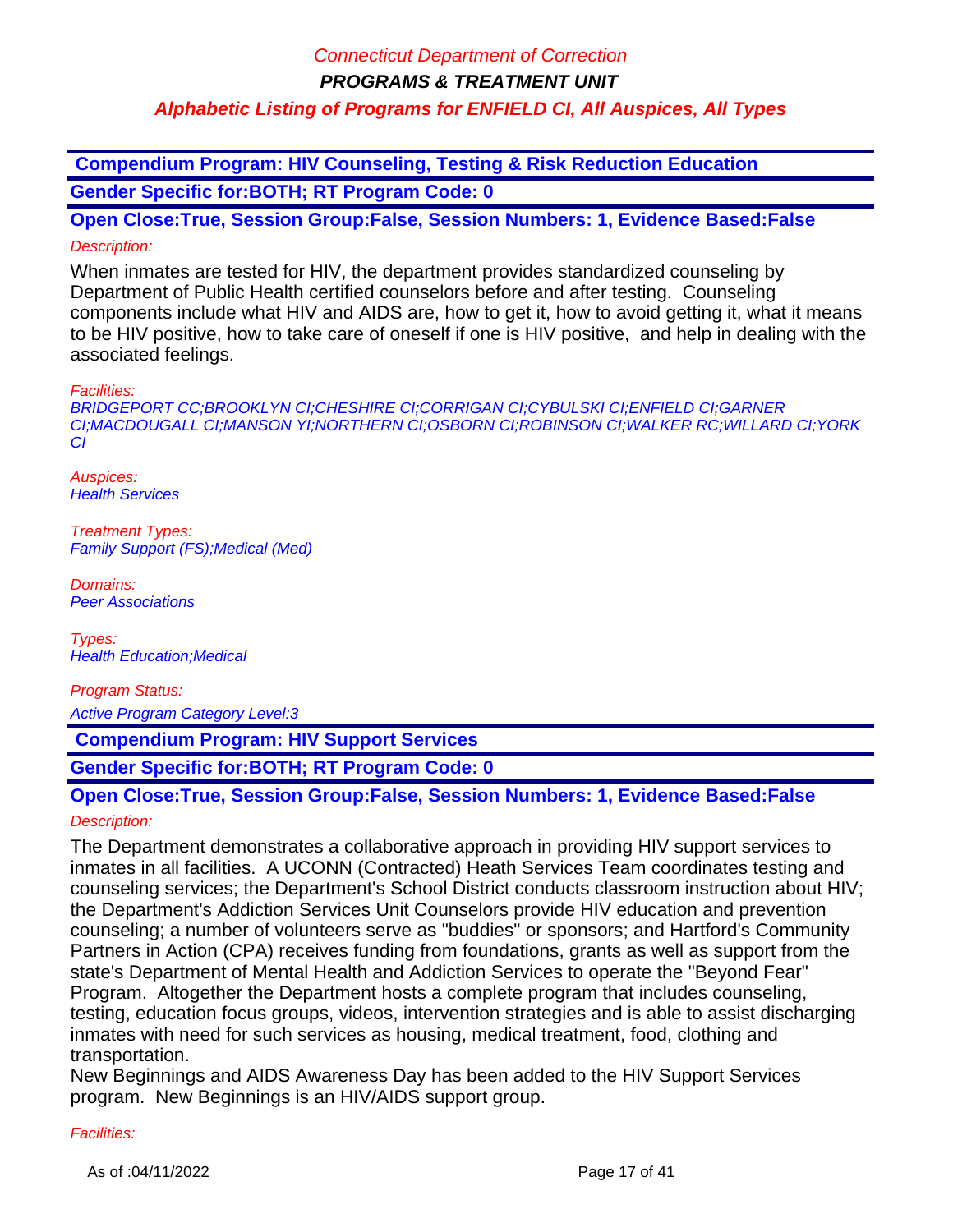BRIDGEPORT CC;BROOKLYN CI;CHESHIRE CI;CORRIGAN CI;CYBULSKI CI;ENFIELD CI;GARNER CI;HARTFORD CC;MACDOUGALL CI;MANSON YI;NEW HAVEN CC;NORTHERN CI;OSBORN CI;RADGOWSKI CI;WALKER RC;WILLARD CI;YORK CI

Auspices: Health Services;Volunteer Services

Treatment Types: Family Support (FS);Life Skills (LS);Medical (Med)

Domains: Peer Associations;Substance Abuse and Mental Health

Types: Health Education;Medical;Mental Health

Program Status:

Active Program Category Level:3

 **Compendium Program: HIV Volunteer Support Services**

**Gender Specific for:MALE; RT Program Code: 0**

### **Open Close:True, Session Group:False, Session Numbers: 1, Evidence Based:False**

Description:

In this program volunteers work with individuals and community-based HIV organizations to provide support services to offenders experiencing HIV related issues.

Facilities: ENFIELD CI;OSBORN CI;ROBINSON CI

Auspices: Health Services;Volunteer Services

Treatment Types: Medical (Med)

Domains: Family and Social Support

Types: Addiction;Health Education;Medical;Mental Health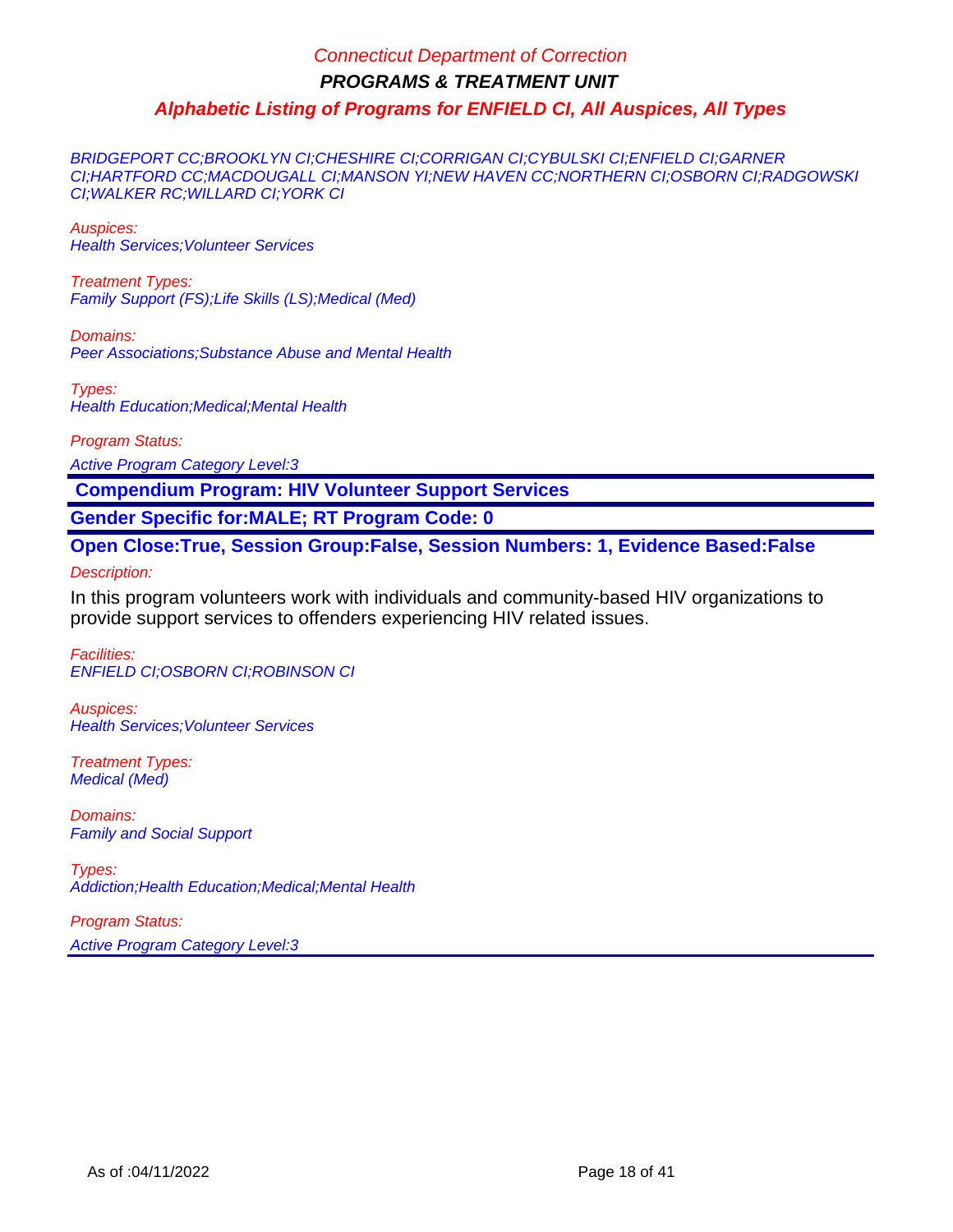**PROGRAMS & TREATMENT UNIT**

### **Alphabetic Listing of Programs for ENFIELD CI, All Auspices, All Types**

 **Compendium Program: Inmate Photo Program**

**Gender Specific for:MALE; RT Program Code: M8**

**Open Close:True, Session Group:False, Session Numbers: 1, Evidence Based:False** Description:

Inmates register each month to take photos for a small fee and these photos are sent home or otherwise kept for personal use. Proceeds that are generated are held in a Special Activity Fund. From this fund, thousands of dollars have been donated to local charitable organizations each year, e.g. women's shelters, children's hospitals, youth organizations, and youth at risk programs.

Facilities:

CHESHIRE CI;CYBULSKI CI;ENFIELD CI;GARNER CI;MACDOUGALL CI;MANSON YI;ROBINSON CI;WALKER RC;WILLARD CI

Auspices: **All Facility Staff** 

Treatment Types: Family Support (FS)

Domains: Family and Social Support

Types: Community Service

Program Status:

Active Program Category Level:0

 **Compendium Program: Jehovah's Witness Bible Study**

**Gender Specific for:BOTH; RT Program Code: 0**

**Open Close:True, Session Group:False, Session Numbers: 1, Evidence Based:False**

Description:

Biblical readings are reviewed with inmates. The goal of this program is to help inmates develop self-awareness and personal growth based on Jehovah's Witness principles.

Facilities:

CYBULSKI CI;ENFIELD CI;HARTFORD CC;MACDOUGALL CI;NEW HAVEN CC;OSBORN CI;ROBINSON CI;YORK CI

Auspices: Religious Services ;Volunteer Services

Treatment Types: **Unknown** 

Domains: **Unknown** 

Types: **Religious** 

As of :04/11/2022 Page 19 of 41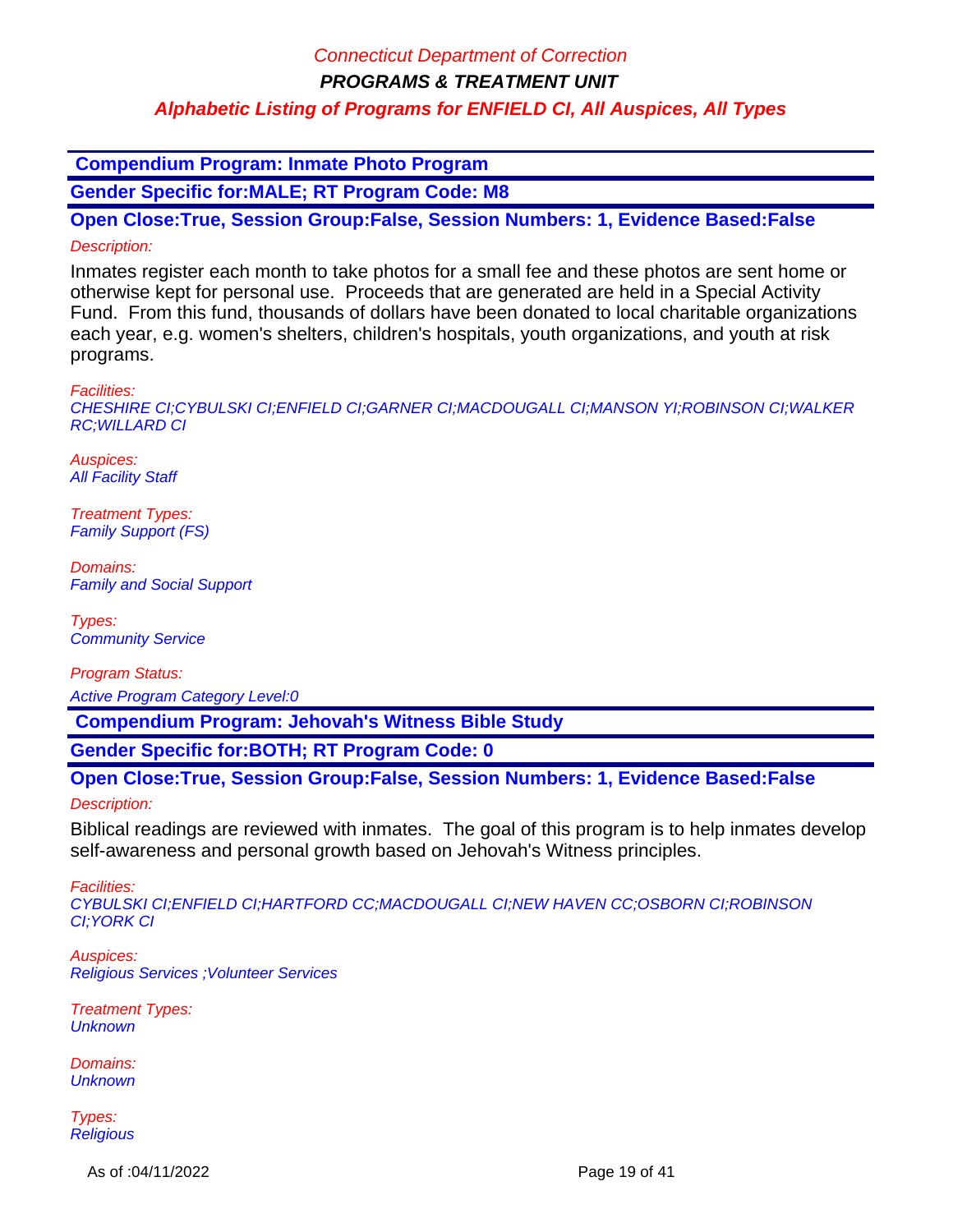Program Status:

Active Program Category Level:3

 **Compendium Program: Jehovah's Witness Collective Service**

**Gender Specific for:BOTH; RT Program Code: 0**

**Open Close:True, Session Group:False, Session Numbers: 1, Evidence Based:False**

#### Description:

This is the weekly Jehovah's Witness worship service.

Facilities:

BROOKLYN CI;CHESHIRE CI;CORRIGAN CI;CYBULSKI CI;ENFIELD CI;GARNER CI;MACDOUGALL CI;OSBORN CI;RADGOWSKI CI;ROBINSON CI;WILLARD CI;YORK CI

Auspices: Religious Services ;Volunteer Services

Treatment Types: **Unknown** 

Domains: **Unknown** 

Types: **Religious** 

Program Status:

Active Program Category Level:3

 **Compendium Program: Jumah**

**Gender Specific for:MALE; RT Program Code: 0**

**Open Close:True, Session Group:False, Session Numbers: 1, Evidence Based:False**

Description:

Weekly collective Islamic worship service held on Friday between afternoon and late afternoon.

Facilities:

BRIDGEPORT CC;BROOKLYN CI;CHESHIRE CI;CORRIGAN CI;CYBULSKI CI;ENFIELD CI;GARNER CI;HARTFORD CC;MACDOUGALL CI;MANSON YI;NEW HAVEN CC;OSBORN CI;RADGOWSKI CI;ROBINSON CI;WALKER RC;WILLARD CI

Auspices: Religious Services

Treatment Types: **Unknown** 

Domains: **Unknown** 

Types: Worship Services

Program Status:

As of :04/11/2022 Page 20 of 41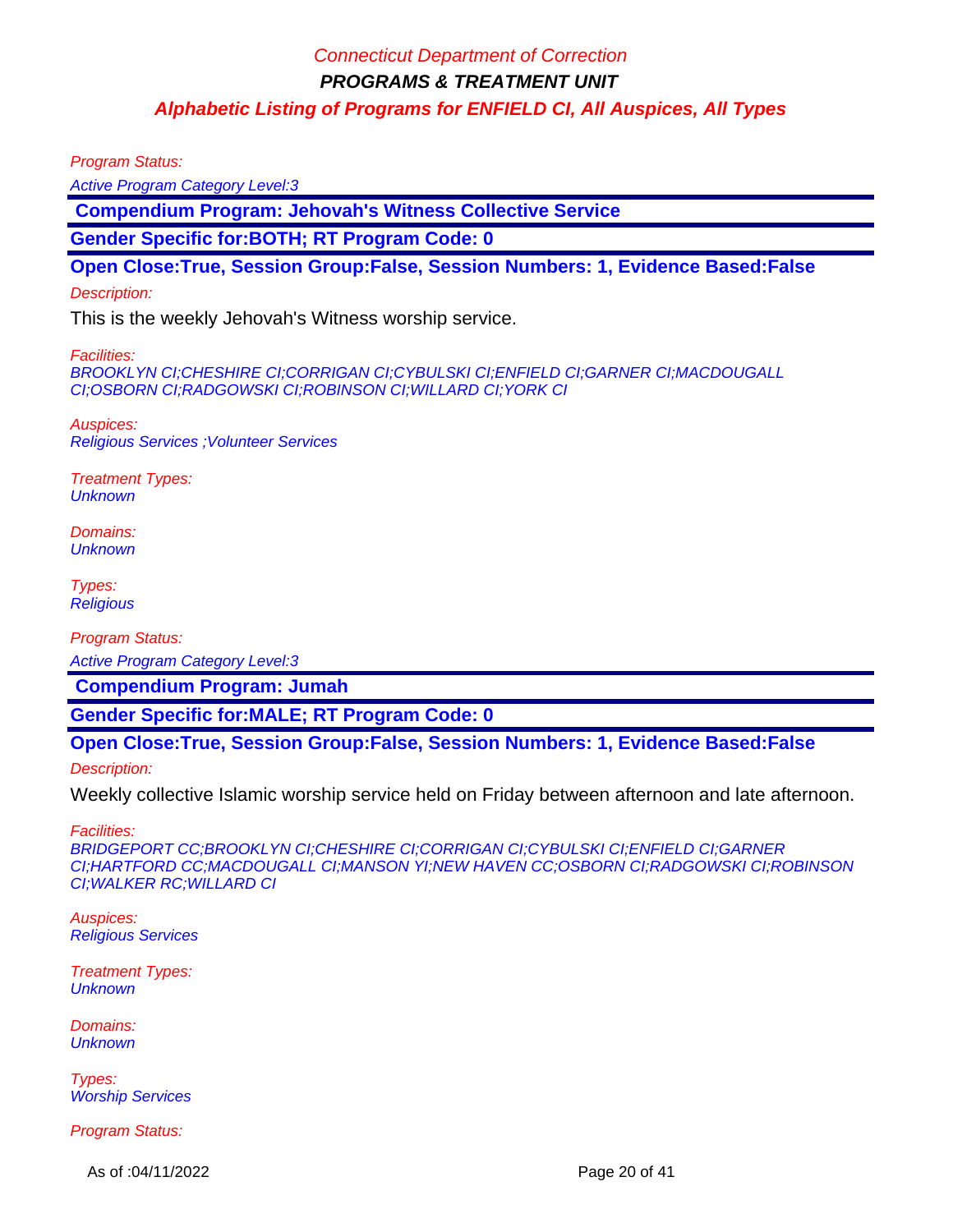**PROGRAMS & TREATMENT UNIT**

### **Alphabetic Listing of Programs for ENFIELD CI, All Auspices, All Types**

#### Active Program Category Level:3

 **Compendium Program: Native American Harvest Festival**

**Gender Specific for:MALE; RT Program Code: N/A**

**Open Close:True, Session Group:False, Session Numbers: 1, Evidence Based:False**

#### Description:

Delivery of a special meal to commemorate Seasonal Celebration of the Harvest as observed by Native Americans.

Facilities:

BROOKLYN CI;CHESHIRE CI;CORRIGAN CI;CYBULSKI CI;ENFIELD CI;GARNER CI;MACDOUGALL CI;NORTHERN CI;OSBORN CI;RADGOWSKI CI;ROBINSON CI;WALKER RC;WILLARD CI

Auspices: Religious Services

Treatment Types: **Unknown** 

Domains: **Unknown** 

Types: **Religious** 

Program Status:

Active Program Category Level:3

 **Compendium Program: Native American Strawberry Festival**

**Gender Specific for:MALE; RT Program Code: N/A**

**Open Close:True, Session Group:False, Session Numbers: 1, Evidence Based:False**

#### Description:

Seasonal Celebration of the First Fruit of the Season and observation of a time of Peace. Special Meal with Strawberries, Appropriate Story, Special Prayers and the exchange of wishes for Peace.

Facilities:

BROOKLYN CI;CHESHIRE CI;CORRIGAN CI;CYBULSKI CI;ENFIELD CI;GARNER CI;MACDOUGALL CI;NORTHERN CI;OSBORN CI;RADGOWSKI CI;ROBINSON CI;WALKER RC;WILLARD CI

Auspices: Religious Services

Treatment Types: **Unknown** 

Domains: **Unknown** 

Types: **Religious**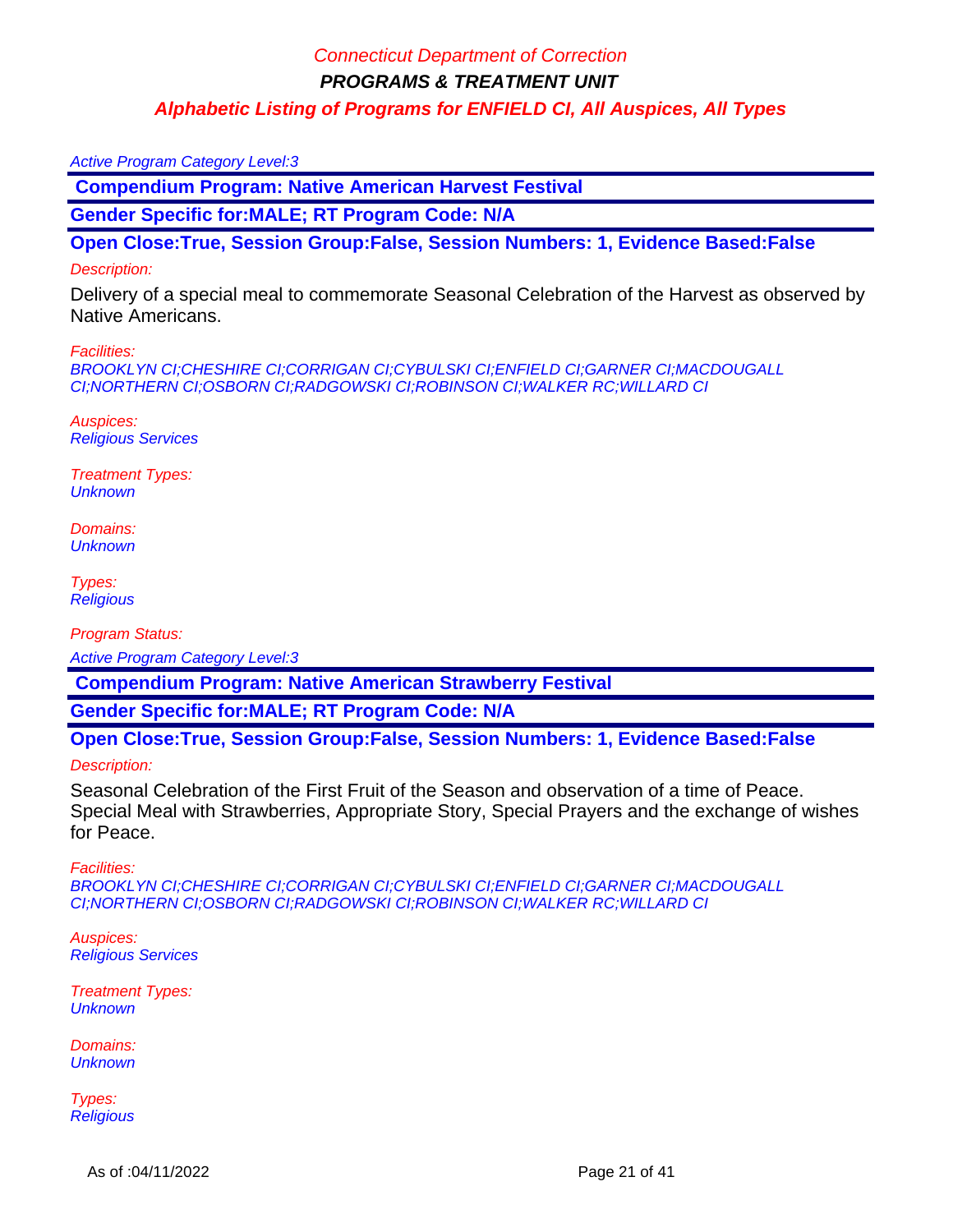Program Status:

Active Program Category Level:3

 **Compendium Program: Native American Worship**

**Gender Specific for:BOTH; RT Program Code: 0**

**Open Close:True, Session Group:False, Session Numbers: 1, Evidence Based:False**

#### Description:

Sacred Circle is a community prayer, which includes smudging. It is celebrated weekly.

Facilities:

BROOKLYN CI;CHESHIRE CI;CORRIGAN CI;CYBULSKI CI;ENFIELD CI;GARNER CI;MACDOUGALL CI;OSBORN CI;RADGOWSKI CI;ROBINSON CI;WALKER RC;WILLARD CI;YORK CI

Auspices: Religious Services ;Volunteer Services

Treatment Types: **Unknown** 

Domains: **Unknown** 

Types: Religious;Worship Services

Program Status:

Active Program Category Level:3

 **Compendium Program: Native American Worship-Sweat Lodge**

**Gender Specific for:MALE; RT Program Code: 0**

**Open Close:True, Session Group:False, Session Numbers: 1, Evidence Based:False**

Description:

Sweat lodge is a purification ceremony, which includes smudging. It is celebrated monthly.

Facilities: CHESHIRE CI;CYBULSKI CI;ENFIELD CI;MACDOUGALL CI;OSBORN CI

Auspices: Religious Services

Treatment Types: **Unknown** 

Domains: **Unknown** 

Types: Worship Services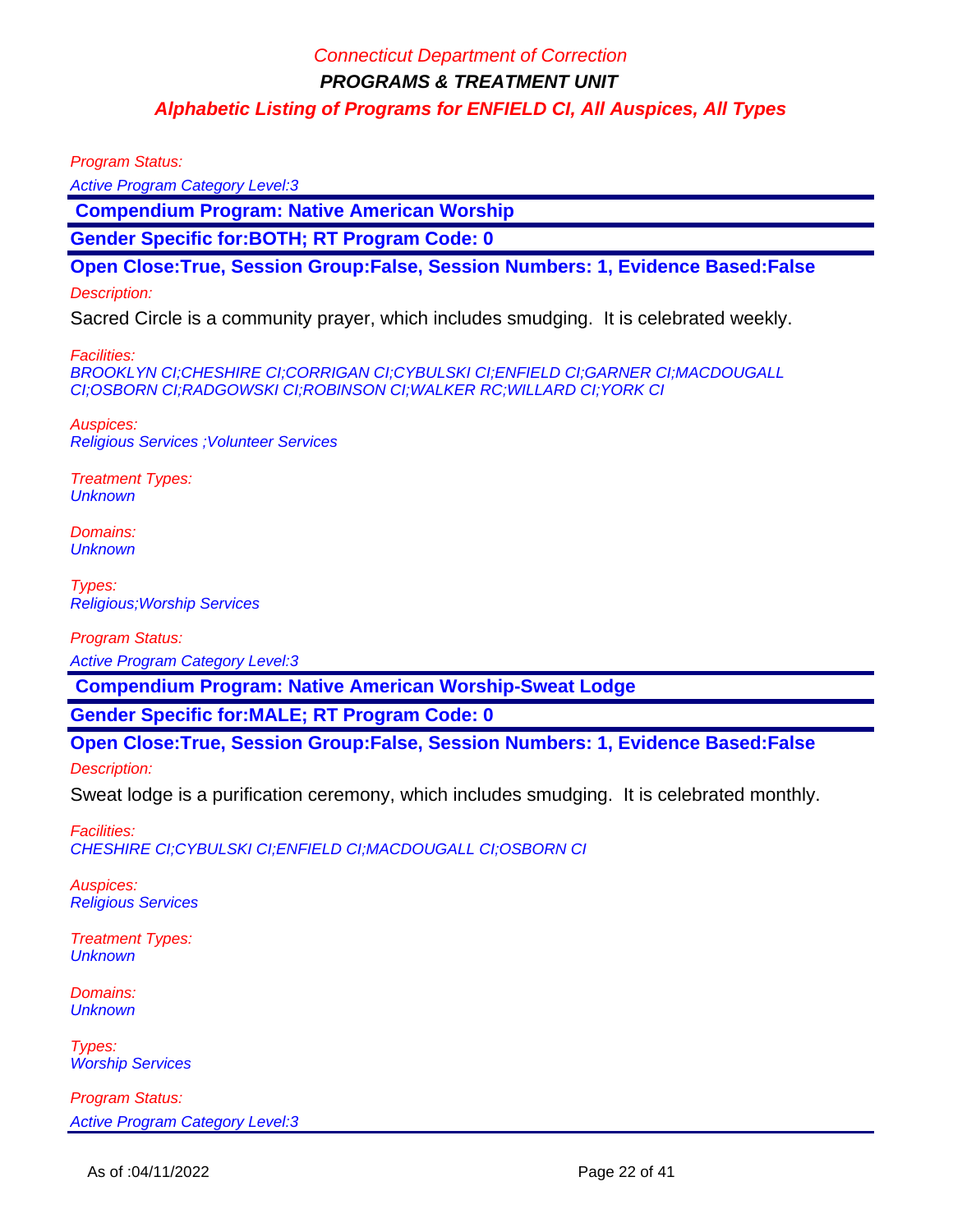**PROGRAMS & TREATMENT UNIT**

**Alphabetic Listing of Programs for ENFIELD CI, All Auspices, All Types**

 **Compendium Program: OAP Refusal**

**Gender Specific for:BOTH; RT Program Code: PR**

**Open Close:True, Session Group:False, Session Numbers: 1, Evidence Based:False**

Description:

Facilities:

BRIDGEPORT CC;BROOKLYN CI;CENTRAL OFFICE ;CHESHIRE CI;CORRIGAN CI;CYBULSKI CI;ENFIELD CI;GARNER CI;HARTFORD CC;MACDOUGALL CI;MANSON YI;NEW HAVEN CC;NORTHERN CI;OSBORN CI;RADGOWSKI CI;ROBINSON CI;WALKER RC;WILLARD CI;YORK CI

Auspices: **Unknown** 

Treatment Types: **Unknown** 

Domains: Criminal Attitudes and Behavioral Patterns

Types: **Unknown** 

Program Status:

Active Program Category Level:1

 **Compendium Program: Outside Clearance**

**Gender Specific for:BOTH; RT Program Code: L4**

### **Open Close:True, Session Group:False, Session Numbers: 1, Evidence Based:False**

Description:

Facilities:

BRIDGEPORT CC;BROOKLYN CI;CENTRAL OFFICE ;CHESHIRE CI;CORRIGAN CI;CYBULSKI CI;ENFIELD CI;GARNER CI;HARTFORD CC;MACDOUGALL CI;MANSON YI;NEW HAVEN CC;NORTHERN CI;OSBORN CI;RADGOWSKI CI;ROBINSON CI;WALKER RC;WILLARD CI;YORK CI

Auspices: **Unknown** 

Treatment Types: Life Skills (LS);Reintegration Enhancement/Relapse Prevention (RERP)

Domains: Education, Employment, and Financial Situation;Employment/Financial

Types: **Unknown**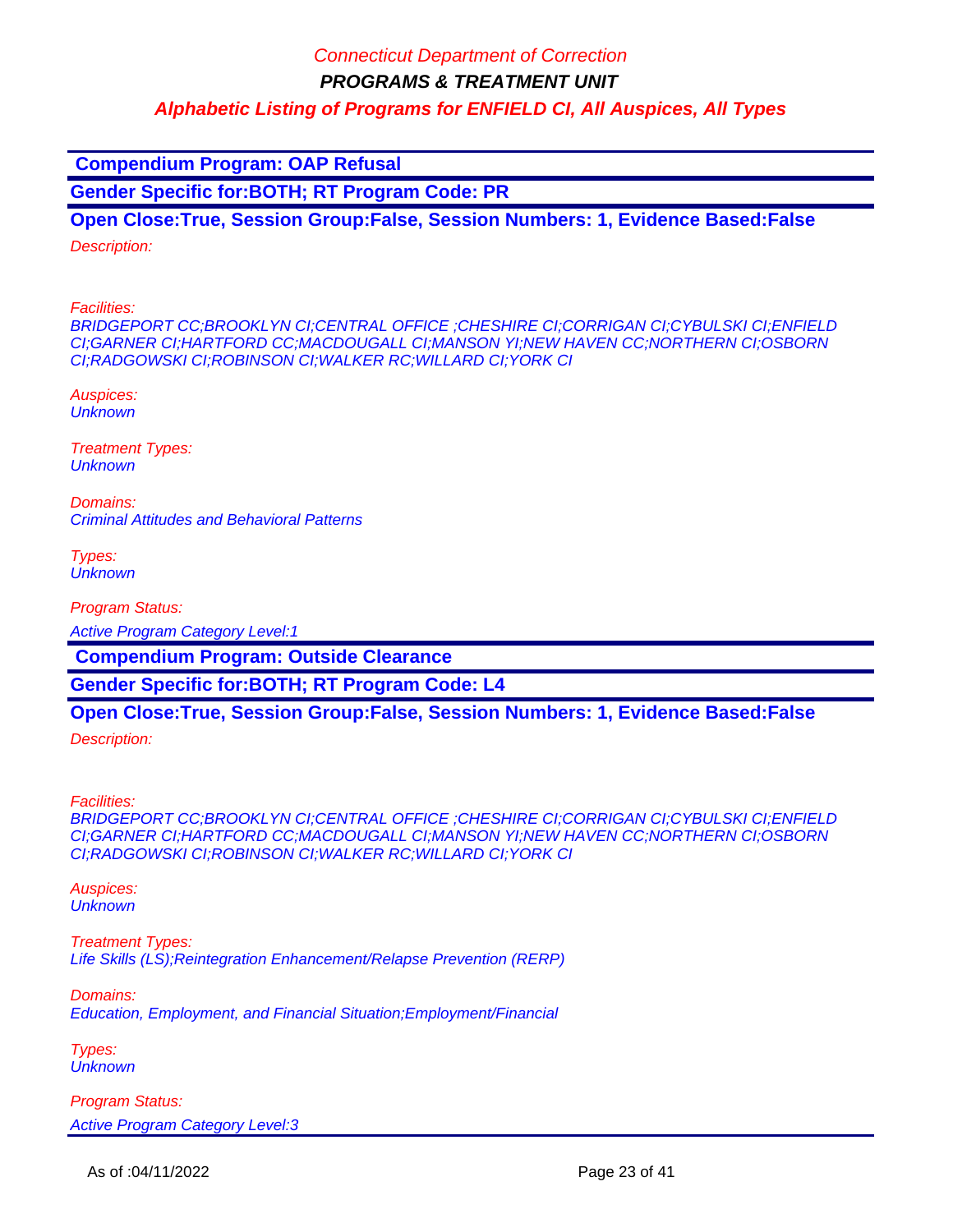**PROGRAMS & TREATMENT UNIT**

### **Alphabetic Listing of Programs for ENFIELD CI, All Auspices, All Types**

#### **Compendium Program: Passport**

**Gender Specific for:BOTH; RT Program Code: I8**

### **Open Close:True, Session Group:False, Session Numbers: 1, Evidence Based:False**

Description:

\*\*\*\*

Facilities:

BRIDGEPORT CC;BROOKLYN CI;CENTRAL OFFICE ;CHESHIRE CI;CORRIGAN CI;ENFIELD CI;GARNER CI;HARTFORD CC;MACDOUGALL CI;MANSON YI;NEW HAVEN CC;NORTHERN CI;OSBORN CI;WALKER RC

Auspices: Programs & Treatment Unit

Treatment Types: Reintegration Enhancement/Relapse Prevention (RERP)

Domains: Education, Employment, and Financial Situation;Employment/Financial

Types: Re-Entry

Program Status:

Active Program Category Level:3

 **Compendium Program: Peer Mentor Program**

**Gender Specific for:MALE; RT Program Code: PM**

**Open Close:True, Session Group:False, Session Numbers: 1, Evidence Based:False**

Description:

Peer Mentors are Tier program graduates who assist Addiction Services staff in the presentation of Tier program groups and 12-Step Fellowship groups. The primary purpose of Peer Mentors is to model a recovery lifestyle for other program participants. Weekly training meetings are required for all Peer Mentors.

Facilities: BROOKLYN CI;CYBULSKI CI;ENFIELD CI;OSBORN CI;ROBINSON CI

Auspices: Addiction Services

Treatment Types: Substance Abuse (SA)

Domains: Peer Associations;Substance Abuse and Mental Health

Types: **Addiction**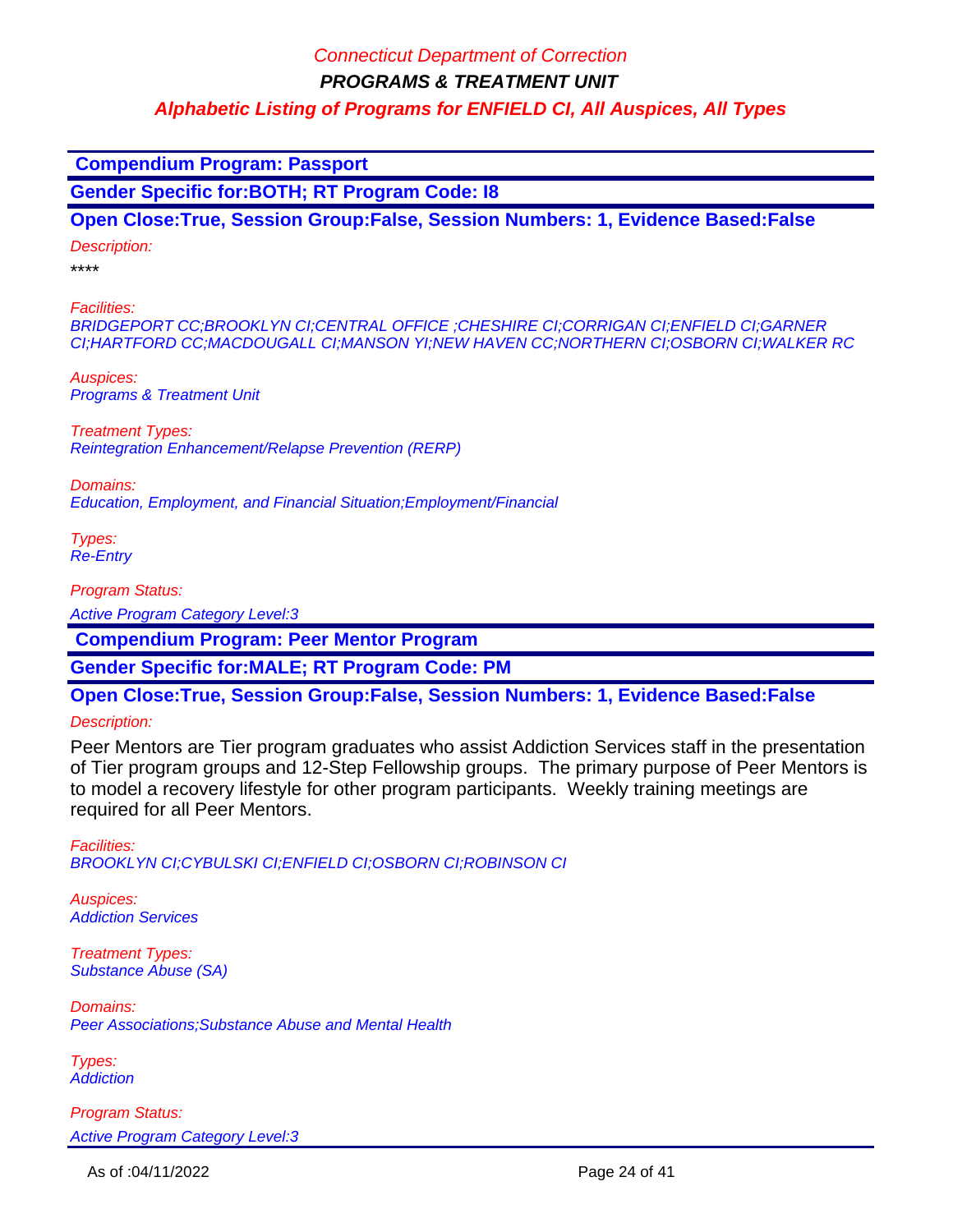**PROGRAMS & TREATMENT UNIT**

### **Alphabetic Listing of Programs for ENFIELD CI, All Auspices, All Types**

 **Compendium Program: Prisoner Outreach Program (POP)**

**Gender Specific for:MALE; RT Program Code: 0**

**Open Close:True, Session Group:False, Session Numbers: 1, Evidence Based:False** Description:

The program consists of inmates being transported to community settings where they share their experiences with at-risk youth. This program is designed to reach out and change the direction of the lives of at-risk youths in communities and schools before they end up in prison. The Prisoner Outreach Program meets with at-risk youths and provides them with a unique opportunity to obtain a realistic view of prison life and the reality of serving time. The youths learn how drug and alcohol abuse and criminal behavior ruined the lives of men incarcerated in Connecticut. They also learn how to change their lives in a positive way to avoid being sentenced to prison.

Facilities: ENFIELD CI

Auspices: **All Facility Staff** 

Treatment Types: Life Skills (LS)

Domains: Peer Associations

Types: Community Service;Community Work Group;Self Improvement

Program Status:

Active Program Category Level:0

 **Compendium Program: Protestant - Alpha Program**

**Gender Specific for:MALE; RT Program Code: 0**

**Open Close:True, Session Group:False, Session Numbers: 1, Evidence Based:False**

Description:

The Alpha program is a course in basic Christianity based upon biblical principles utilizing videos and workbooks in a group setting. This program meets weekly and is conducted by both volunteers and staff.

Facilities: CHESHIRE CI;CYBULSKI CI;ENFIELD CI;OSBORN CI;ROBINSON CI;WILLARD CI

Auspices: Religious Services ;Volunteer Services

Treatment Types: **Unknown** 

Domains: **Unknown** 

As of :04/11/2022 Page 25 of 41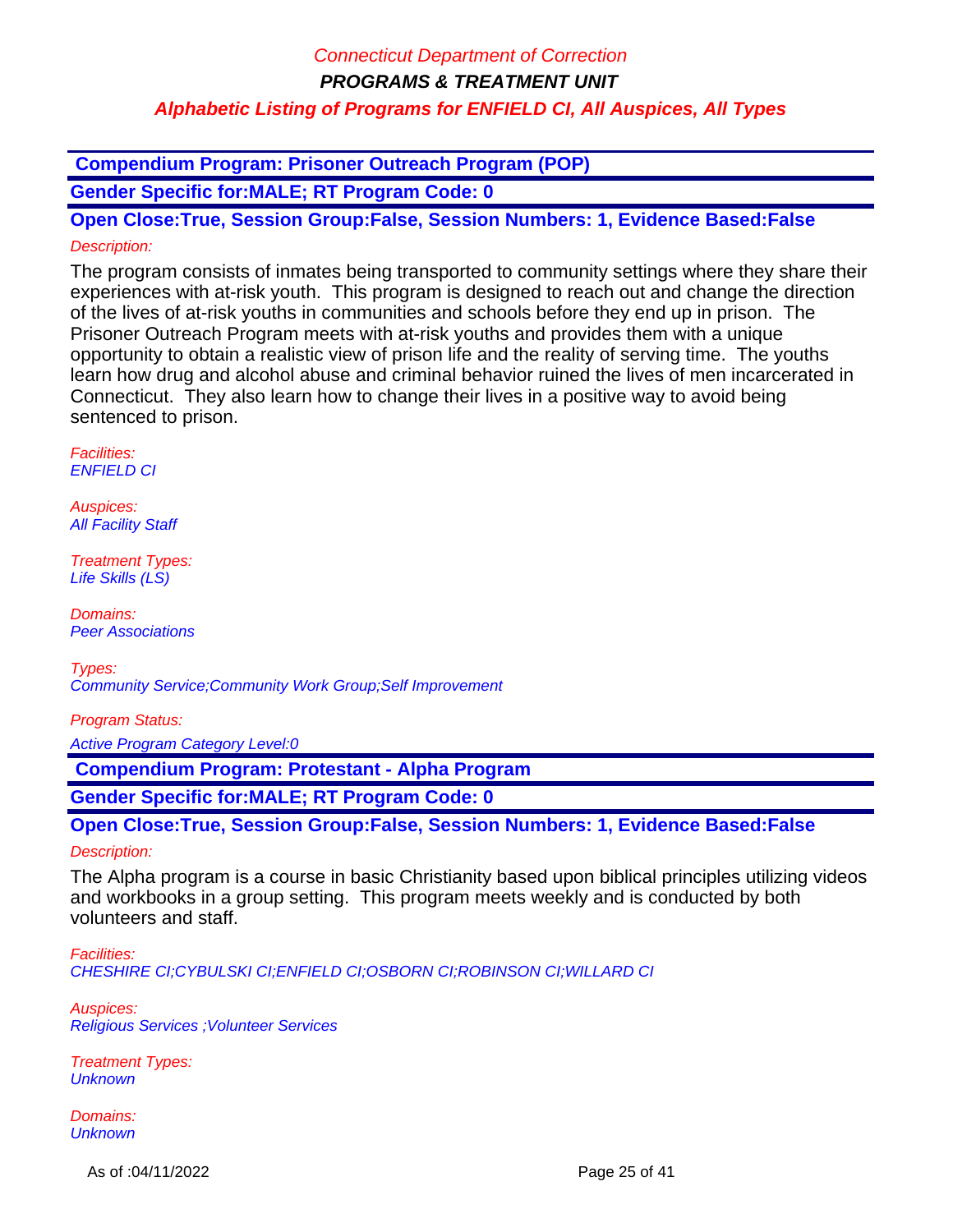Types: **Religious** 

Program Status:

Active Program Category Level:3

 **Compendium Program: Protestant Bible Study**

**Gender Specific for:BOTH; RT Program Code: 0**

**Open Close:True, Session Group:False, Session Numbers: 1, Evidence Based:False**

#### Description:

Biblical readings are reviewed with inmates. The goal of this program is to help inmates develop self-awareness and personal growth based on Christian principles.

Facilities:

BRIDGEPORT CC;BROOKLYN CI;CHESHIRE CI;CORRIGAN CI;CYBULSKI CI;ENFIELD CI;GARNER CI;HARTFORD CC;MACDOUGALL CI;MANSON YI;NEW HAVEN CC;OSBORN CI;RADGOWSKI CI;ROBINSON CI;WILLARD CI;YORK CI

Auspices: Religious Services ;Volunteer Services

Treatment Types: **Unknown** 

Domains: **Unknown** 

Types: **Religious** 

Program Status:

Active Program Category Level:3

 **Compendium Program: Protestant Bible Study (Spanish)**

**Gender Specific for:BOTH; RT Program Code: 0**

**Open Close:True, Session Group:False, Session Numbers: 1, Evidence Based:False**

### Description:

Biblical readings are reviewed with Spanish inmates. The goal of this program is to help inmates develop self-awareness and personal growth based on Christian principles.

Facilities:

BRIDGEPORT CC;BROOKLYN CI;CYBULSKI CI;ENFIELD CI;GARNER CI;HARTFORD CC;MACDOUGALL CI;NEW HAVEN CC;OSBORN CI;RADGOWSKI CI;ROBINSON CI;WALKER RC;WILLARD CI;YORK CI

Auspices: Religious Services ;Volunteer Services

Treatment Types: **Unknown** 

Domains: **Unknown** 

As of :04/11/2022 Page 26 of 41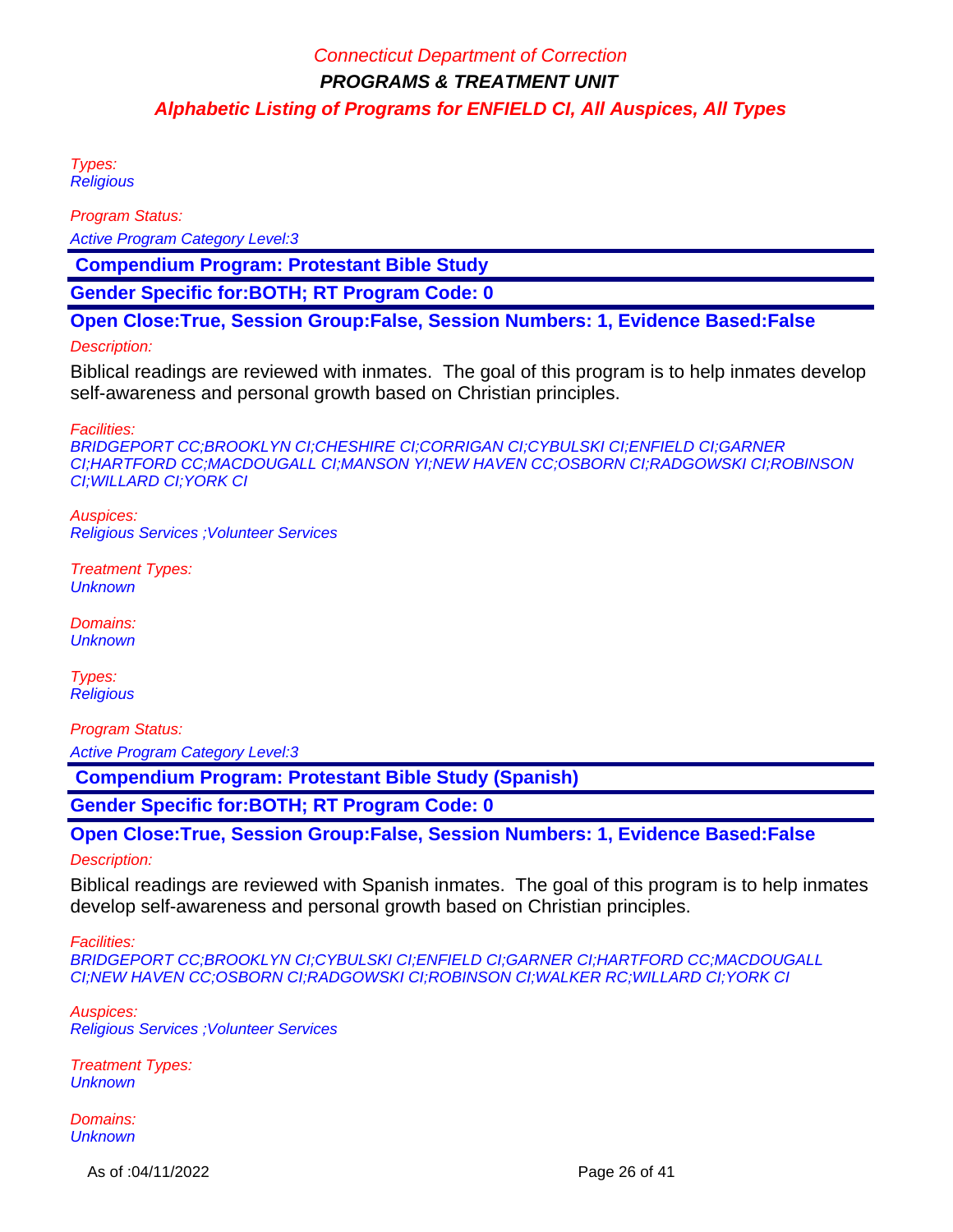Types: **Religious** 

Program Status:

Active Program Category Level:3

 **Compendium Program: Protestant Discipleship Group**

**Gender Specific for:MALE; RT Program Code: 0**

**Open Close:True, Session Group:False, Session Numbers: 1, Evidence Based:False**

#### Description:

This group is a structured biblical based activity to teach members self-discipline maturity in accordance to other faiths and to become a better member in our society. This group is conducted by a chaplain and/or volunteers.

Facilities: CYBULSKI CI;ENFIELD CI

Auspices: Religious Services

Treatment Types: **Unknown** 

Domains: **Unknown** 

Types: **Religious** 

Program Status:

Active Program Category Level:3

 **Compendium Program: Protestant Discussion Group**

**Gender Specific for:MALE; RT Program Code: 0**

**Open Close:True, Session Group:False, Session Numbers: 1, Evidence Based:False**

#### Description:

This is an open-ended question/answer type of group which focuses on "problem solving" in the application of Christian principles in a prison setting.

Facilities: ENFIELD CI;ROBINSON CI

Auspices: Religious Services

Treatment Types: **Unknown** 

Domains: **Unknown** 

Types:

As of :04/11/2022 Page 27 of 41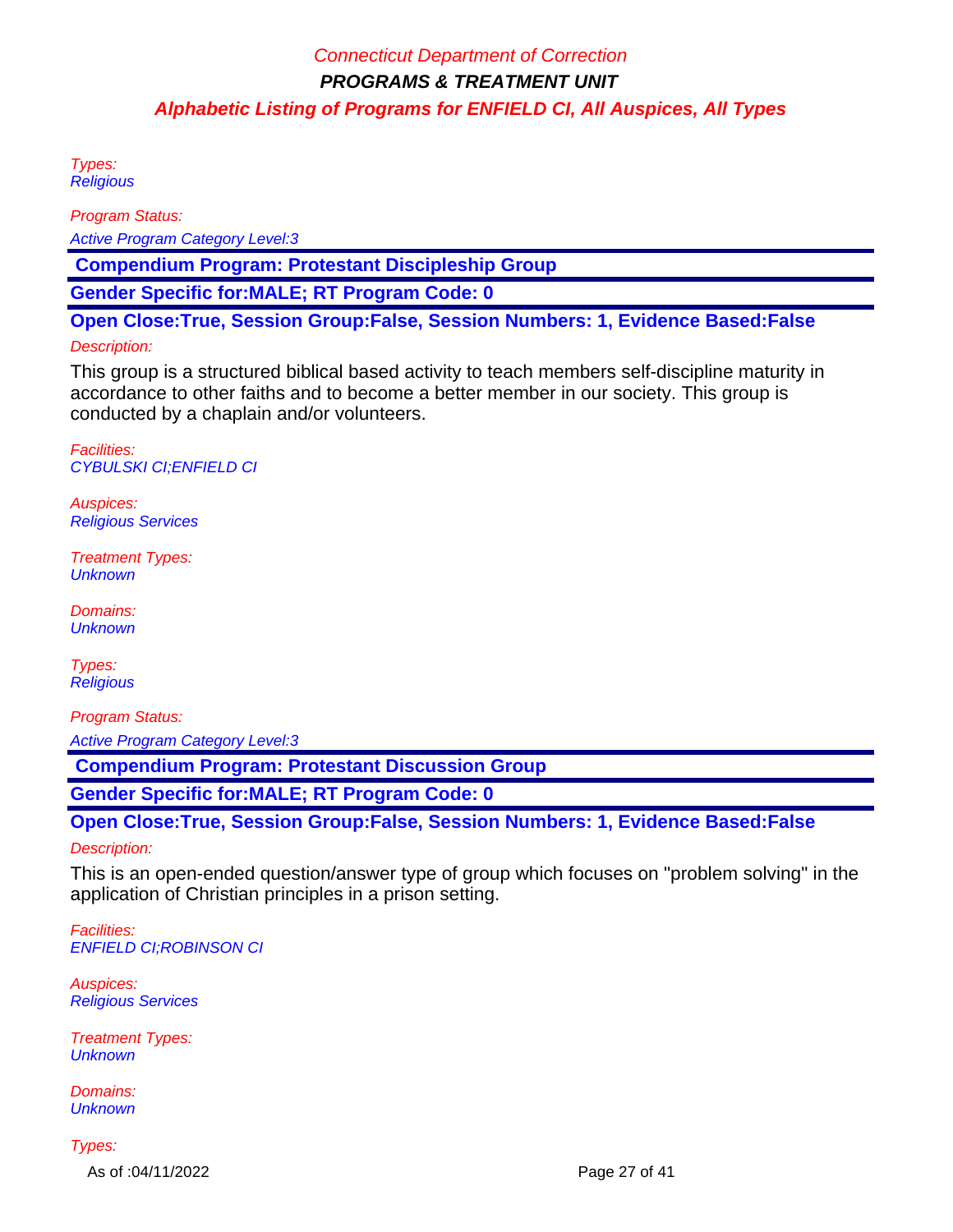**Religious** 

Program Status: Active Program Category Level:0

 **Compendium Program: Protestant Prayer**

**Gender Specific for:MALE; RT Program Code: 0**

**Open Close:True, Session Group:False, Session Numbers: 1, Evidence Based:False**

### Description:

This group meets the 4th Saturday of each month with a group of approved volunteers. The group emphasizes the practical aspects of a life of prayer also the prayer of meditation using the scriptures.

Facilities: ENFIELD CI

Auspices: Religious Services

Treatment Types: **Unknown** 

Domains: **Unknown** 

Types: **Religious** 

Program Status:

Active Program Category Level:3

 **Compendium Program: Protestant Service**

**Gender Specific for:BOTH; RT Program Code: 0**

**Open Close:True, Session Group:False, Session Numbers: 1, Evidence Based:False**

Description:

This is the weekly Protestant worship service.

Facilities:

BRIDGEPORT CC;BROOKLYN CI;CHESHIRE CI;CORRIGAN CI;CYBULSKI CI;ENFIELD CI;GARNER CI;HARTFORD CC;MACDOUGALL CI;MANSON YI;NEW HAVEN CC;NORTHERN CI;OSBORN CI;RADGOWSKI CI;ROBINSON CI;WALKER RC;WILLARD CI;YORK CI

Auspices: Religious Services ;Volunteer Services

Treatment Types: **Unknown** 

Domains: **Unknown** 

Types:

As of :04/11/2022 Page 28 of 41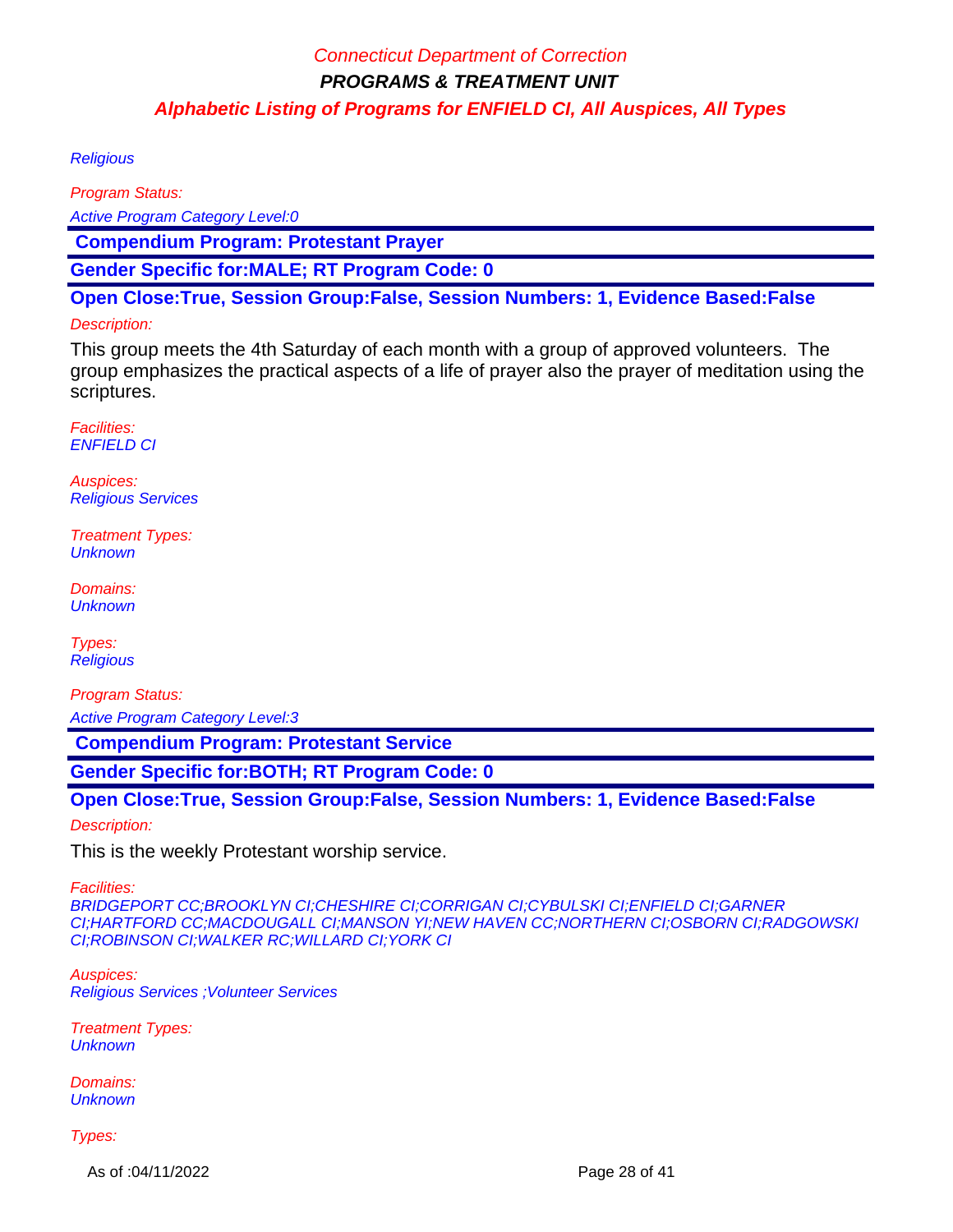Worship Services

Program Status:

Active Program Category Level:3

 **Compendium Program: Protestant Service (Spanish)**

**Gender Specific for:MALE; RT Program Code: 0**

**Open Close:True, Session Group:False, Session Numbers: 1, Evidence Based:False**

#### Description:

This is the weekly Protestant worship service conducted in Spanish.

Facilities:

BRIDGEPORT CC;BROOKLYN CI;CHESHIRE CI;CYBULSKI CI;ENFIELD CI;GARNER CI;HARTFORD CC;MACDOUGALL CI;NEW HAVEN CC;OSBORN CI;RADGOWSKI CI;ROBINSON CI;WILLARD CI

Auspices: Religious Services ;Volunteer Services

Treatment Types: Unknown

Domains: **Unknown** 

Types: Worship Services

Program Status:

Active Program Category Level:3

 **Compendium Program: Ramadan, Eid-Ul-Fitr, Eid-Ul-Adha**

**Gender Specific for:BOTH; RT Program Code: 0**

**Open Close:True, Session Group:False, Session Numbers: 1, Evidence Based:False**

Description:

Religiously Required Observations (Annual)

Facilities:

BRIDGEPORT CC;BROOKLYN CI;CHESHIRE CI;CORRIGAN CI;CYBULSKI CI;ENFIELD CI;GARNER CI;HARTFORD CC;MACDOUGALL CI;MANSON YI;NEW HAVEN CC;NORTHERN CI;OSBORN CI;RADGOWSKI CI;ROBINSON CI;WALKER RC;WILLARD CI;YORK CI

Auspices: Religious Services

Treatment Types: **Unknown** 

Domains: **Unknown** 

Types: **Religious** 

As of :04/11/2022 Page 29 of 41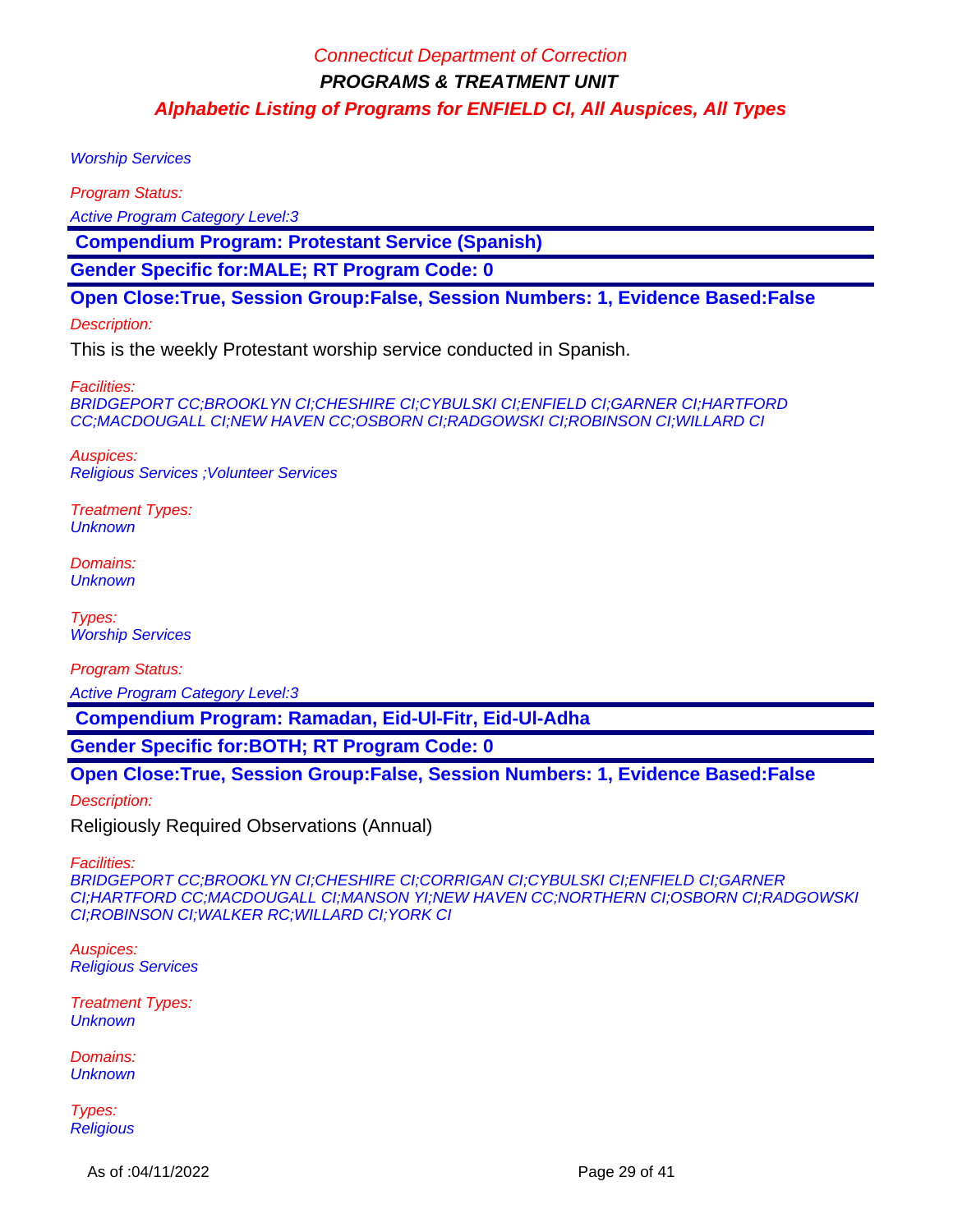Program Status:

Active Program Category Level:3

 **Compendium Program: Re-Entry and Discharge Planning**

**Gender Specific for:BOTH; RT Program Code: M1**

**Open Close:True, Session Group:False, Session Numbers: 1, Evidence Based:False**

Description:

Facilities:

BRIDGEPORT CC;BROOKLYN CI;CENTRAL OFFICE ;CHESHIRE CI;CORRIGAN CI;CYBULSKI CI;ENFIELD CI;GARNER CI;HARTFORD CC;MACDOUGALL CI;MANSON YI;NEW HAVEN CC;NORTHERN CI;OSBORN CI;RADGOWSKI CI;ROBINSON CI;WALKER RC;WILLARD CI;YORK CI

Auspices: **Unknown** 

Treatment Types: Reintegration Enhancement/Relapse Prevention (RERP)

Domains:

Education;Education, Employment, and Financial Situation;Employment/Financial;Housing Safety;Substance Abuse

Types: **Unknown** 

Program Status:

Active Program Category Level:2

 **Compendium Program: Sacramental Preparation- Catholic**

**Gender Specific for:BOTH; RT Program Code: 0**

**Open Close:True, Session Group:False, Session Numbers: 1, Evidence Based:False**

Description:

This is a course of studies to prepare inmates to receive the sacraments of Baptism, Reconciliation, Eucharist and Confirmation in the hope of empowering the inmates towards a deeper participation in the faith and to foster participation in the church community.

Facilities:

CORRIGAN CI;ENFIELD CI;HARTFORD CC;MACDOUGALL CI;MANSON YI;OSBORN CI;RADGOWSKI CI;ROBINSON CI;WALKER RC;YORK CI

Auspices: Religious Services ;Volunteer Services

Treatment Types: **Unknown** 

Domains: **Unknown** 

Types: **Religious** 

As of :04/11/2022 Page 30 of 41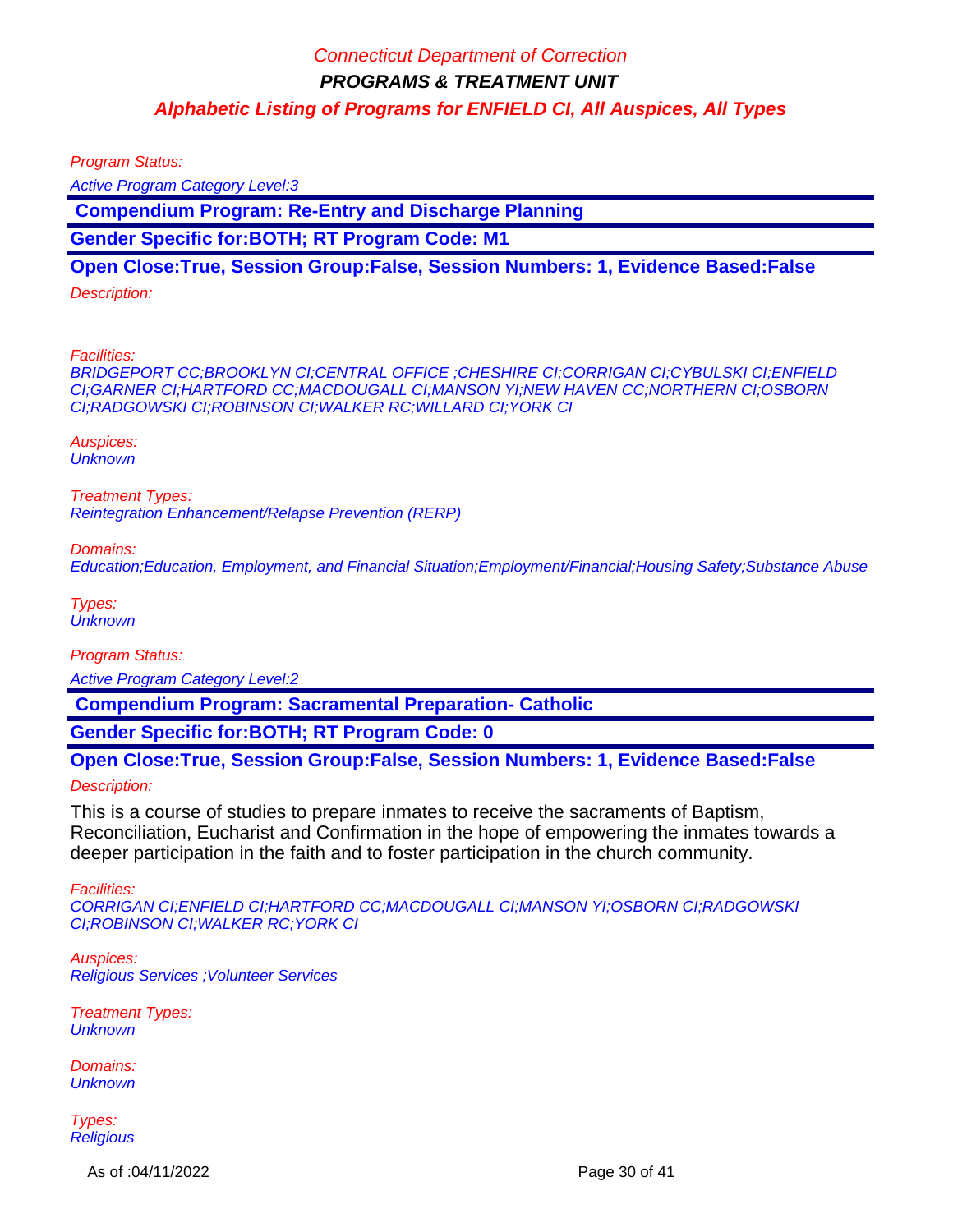Program Status:

Active Program Category Level:3

 **Compendium Program: School Record / Transcript**

**Gender Specific for:BOTH; RT Program Code: I4**

### **Open Close:True, Session Group:False, Session Numbers: 1, Evidence Based:False**

Description:

\*\*\*\*

Facilities:

BRIDGEPORT CC;BROOKLYN CI;CENTRAL OFFICE ;CHESHIRE CI;CORRIGAN CI;CYBULSKI CI;ENFIELD CI;GARNER CI;HARTFORD CC;MACDOUGALL CI;MANSON YI;NEW HAVEN CC;NORTHERN CI;OSBORN CI;RADGOWSKI CI;ROBINSON CI;WILLARD CI;YORK CI

Auspices: Programs & Treatment Unit

Treatment Types: Reintegration Enhancement/Relapse Prevention (RERP)

Domains:

Education;Education, Employment, and Financial Situation

Types: Re-Entry

Program Status:

Active Program Category Level:3

 **Compendium Program: Social Security Card**

**Gender Specific for:BOTH; RT Program Code: I5**

**Open Close:True, Session Group:False, Session Numbers: 1, Evidence Based:False**

Description:

\*\*\*\*

Facilities:

BRIDGEPORT CC;BROOKLYN CI;CENTRAL OFFICE ;CHESHIRE CI;CORRIGAN CI;CYBULSKI CI;ENFIELD CI;GARNER CI;HARTFORD CC;MACDOUGALL CI;MANSON YI;NEW HAVEN CC;NORTHERN CI;OSBORN CI;RADGOWSKI CI;ROBINSON CI;WALKER RC;WILLARD CI;YORK CI

Auspices: Programs & Treatment Unit

Treatment Types: Reintegration Enhancement/Relapse Prevention (RERP)

Domains: Education, Employment, and Financial Situation;Employment/Financial

Types: Re-Entry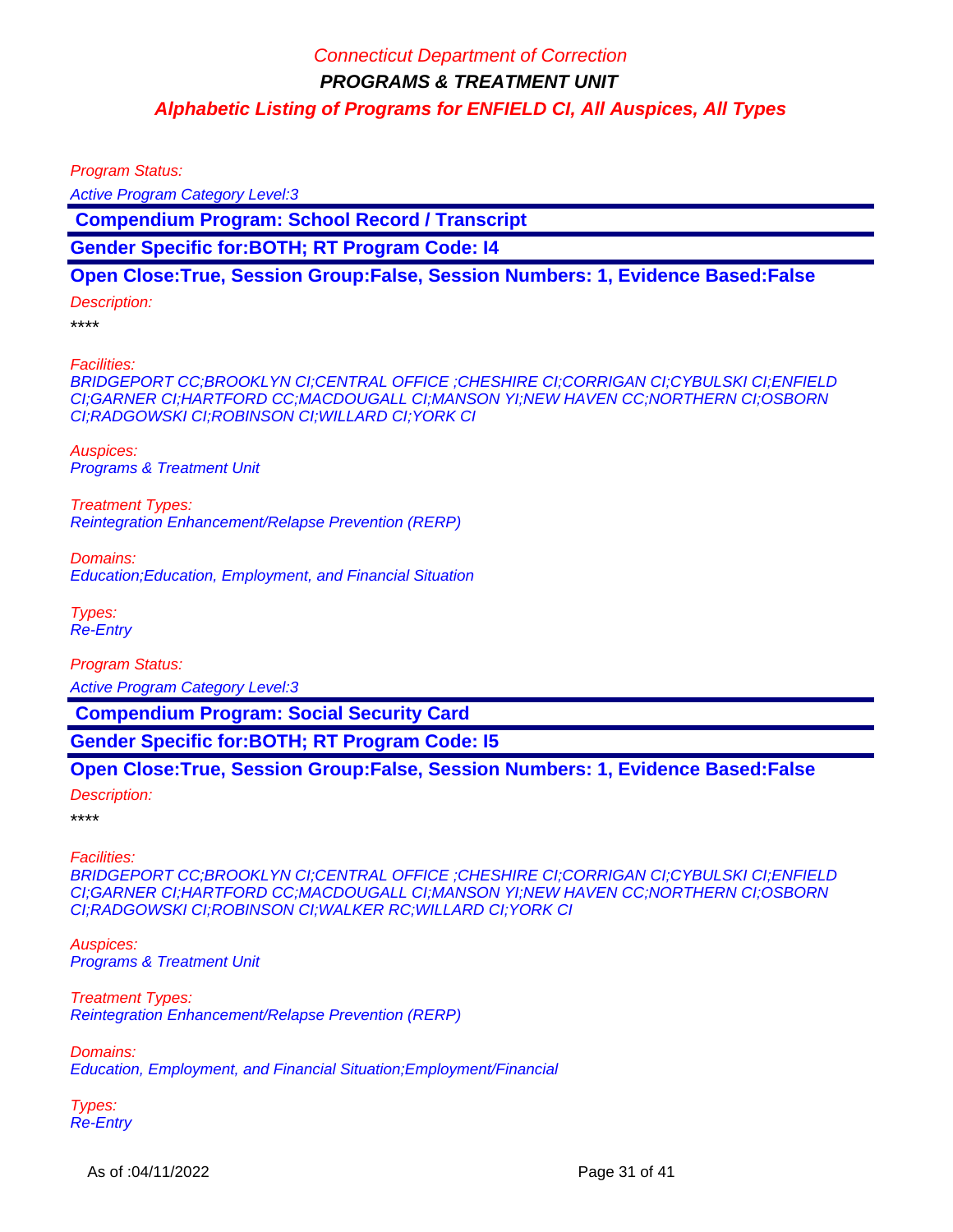Program Status:

Active Program Category Level:3

 **Compendium Program: Special Education and Pupil Services**

**Gender Specific for:BOTH; RT Program Code: 0**

**Open Close:True, Session Group:False, Session Numbers: 1, Evidence Based:False**

#### Description:

The special education teachers, pupil services specialists (School Psychologists, School Counselors, School Social Workers), and the associated clerical and durational staff provide services to students with handicapping conditions which interfere with their ability to participate in school. These services are mandated by federal (Individuals with Disabilities Education Act Amendments of 1997) and state (Connecticut General Statutes 10-76) statute. Special education services encompass a broad array of activities including assessment, counseling, transition planning, and both the direct and indirect (e.g. consultation) services of the special education teachers and pupil services staff. Student programs are designed according to the individual needs of each student with disabilities and are specified in an Individualized Education Plan (IEP.) A social skills component is a part of the special education program.

#### Facilities:

BRIDGEPORT CC;BROOKLYN CI;CHESHIRE CI;CORRIGAN CI;CYBULSKI CI;ENFIELD CI;GARNER CI;HARTFORD CC;MACDOUGALL CI;MANSON YI;NEW HAVEN CC;NORTHERN CI;OSBORN CI;RADGOWSKI CI;ROBINSON CI;WILLARD CI;YORK CI

Auspices:  $\overline{USD}$ #1

Treatment Types: Education (Ed)

Domains: Education;Education, Employment, and Financial Situation;Employment/Financial

Types: Academic Education

Program Status:

Active Program Category Level:1

 **Compendium Program: State ID Card**

**Gender Specific for:BOTH; RT Program Code: I6**

### **Open Close:True, Session Group:False, Session Numbers: 1, Evidence Based:False**

#### Description:

\*\*\*\*

#### Facilities:

BRIDGEPORT CC;BROOKLYN CI;CENTRAL OFFICE ;CHESHIRE CI;CORRIGAN CI;CYBULSKI CI;ENFIELD CI;GARNER CI;HARTFORD CC;MACDOUGALL CI;MANSON YI;NEW HAVEN CC;NORTHERN CI;OSBORN CI;RADGOWSKI CI;ROBINSON CI;WALKER RC;WILLARD CI;YORK CI

Auspices: Programs & Treatment Unit

As of :04/11/2022 Page 32 of 41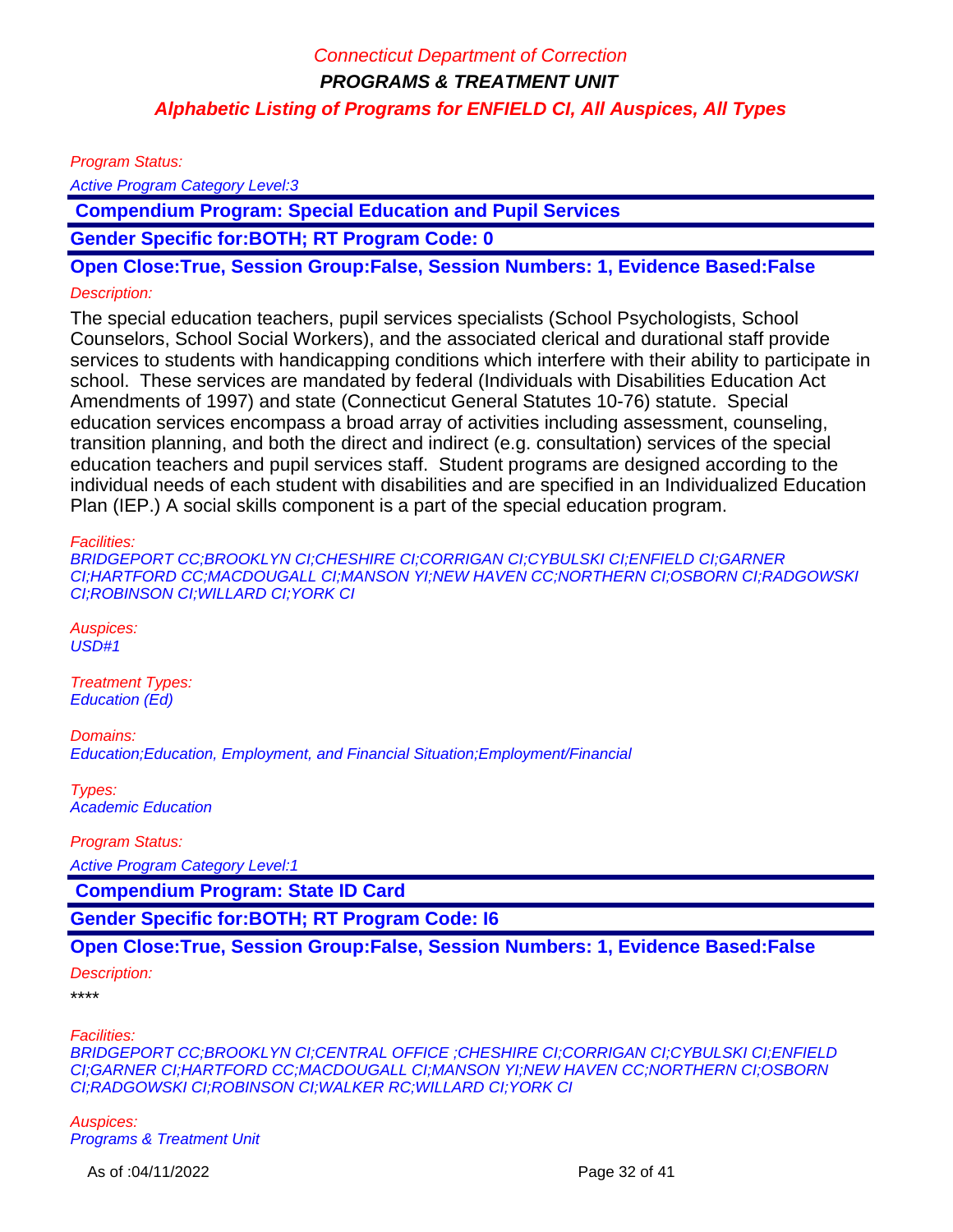Treatment Types: Reintegration Enhancement/Relapse Prevention (RERP)

Domains:

Education, Employment, and Financial Situation;Employment/Financial

Types: Re-Entry

Program Status:

Active Program Category Level:3

 **Compendium Program: Taleem**

**Gender Specific for:MALE; RT Program Code: 0**

**Open Close:True, Session Group:False, Session Numbers: 1, Evidence Based:False**

Description:

A study of text and themes from the Quran with life application.

Facilities:

BRIDGEPORT CC;CHESHIRE CI;CORRIGAN CI;ENFIELD CI;GARNER CI;MACDOUGALL CI;OSBORN CI;RADGOWSKI CI;ROBINSON CI;WALKER RC

Auspices: Religious Services

Treatment Types: **Unknown** 

Domains: **Unknown** 

Types: **Religious** 

Program Status:

Active Program Category Level:3

 **Compendium Program: Tier 2 Addiction Services Intensive Outpatient Program**

**Gender Specific for:MALE; RT Program Code: 0**

**Open Close:True, Session Group:False, Session Numbers: 1, Evidence Based:False**

Description:

Tier 2 is an evidence based curriculum program provided three times a week in a non-residential setting. Using the -Living in Balance- program Tier 2 helps the offender develop an understanding of addiction, the substances of abuse, triggers and relapse prevention and how addiction has effected the cognitive, physical, social and familial spheres of their lives. Tier 2 also helps the offender identify and plan for the educational, vocational and consumer based issues they may face upon release.

Facilities:

BROOKLYN CI;CHESHIRE CI;CYBULSKI CI;ENFIELD CI;MACDOUGALL CI;MANSON YI;OSBORN CI;RADGOWSKI CI;ROBINSON CI;WILLARD CI;YORK CI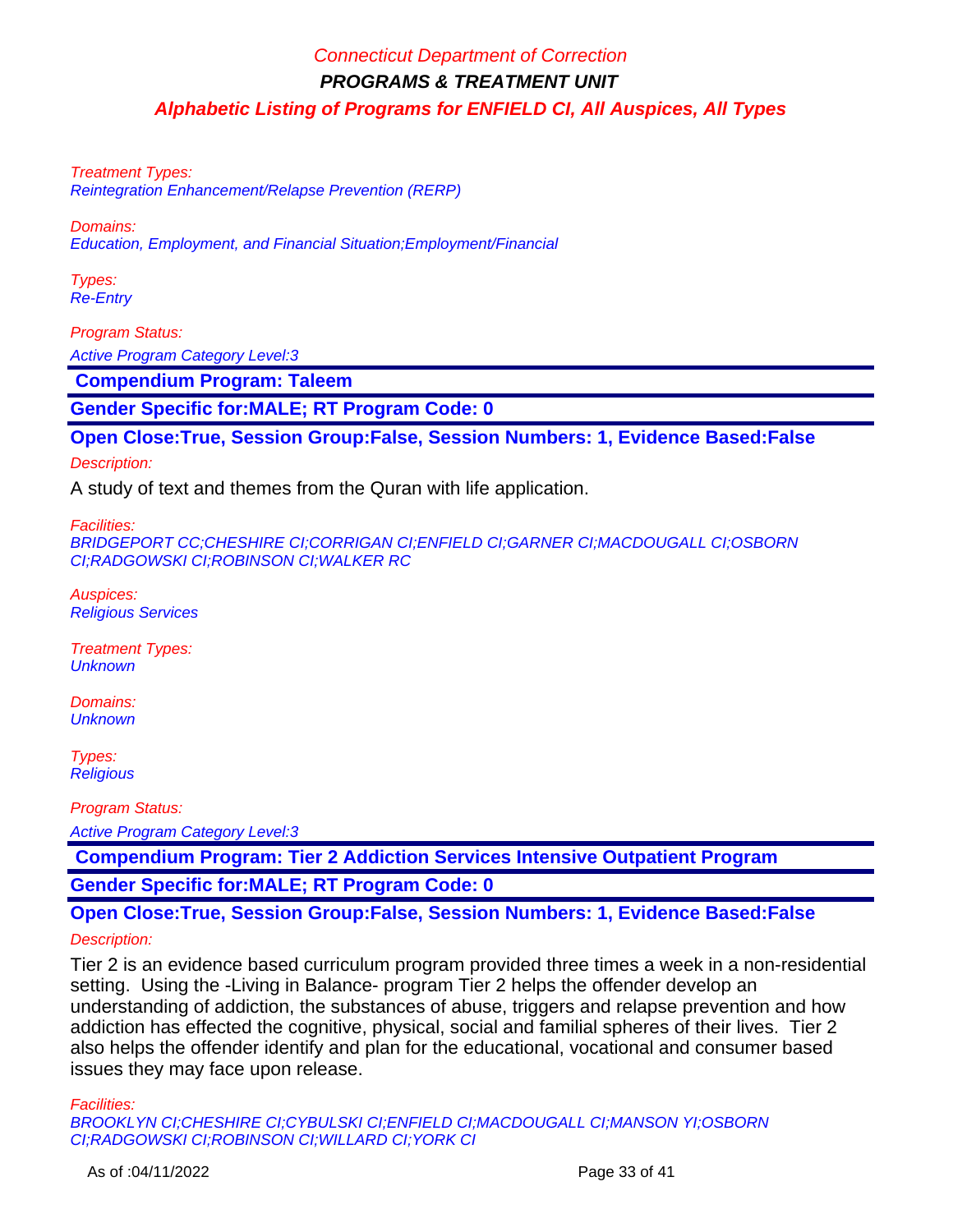Auspices: Addiction Services

Treatment Types: Cognitive Behavioral Therapy (CBT);Life Skills (LS);Substance Abuse (SA)

Domains: Substance Abuse and Mental Health

Types: Addiction;Re-Entry

Program Status:

Active Program Category Level:1

 **Compendium Program: Tier Two Addiction Services Intensive Outpatient Program Gender Specific for:BOTH; RT Program Code: 14**

**Open Close:True, Session Group:False, Session Numbers: 30, Evidence Based:False**

Description:

The Tier Two Program is an intensive outpatient Addiction Services Program with 30 curriculum sessions for 10 weeks. Group components are held three times weekly and incorporate weekly fellowship meetings to lay the foundation of basic substance abuse information, promote personal identification with recovery, and motivate further treatment involvement. This program may also be held in Spanish for Spanish Speaking offenders.

Facilities:

BRIDGEPORT CC;BROOKLYN CI;CORRIGAN CI;CYBULSKI CI;ENFIELD CI;HARTFORD CC;MACDOUGALL CI;MANSON YI;NEW HAVEN CC;OSBORN CI;RADGOWSKI CI;ROBINSON CI;WALKER RC;WILLARD CI;YORK CI

Auspices: Addiction Services

Treatment Types: Cognitive Behavioral Therapy (CBT);Substance Abuse (SA)

Domains:

Criminal Attitudes and Behavioral Patterns;Substance Abuse;Substance Abuse and Mental Health

Types: **Addiction**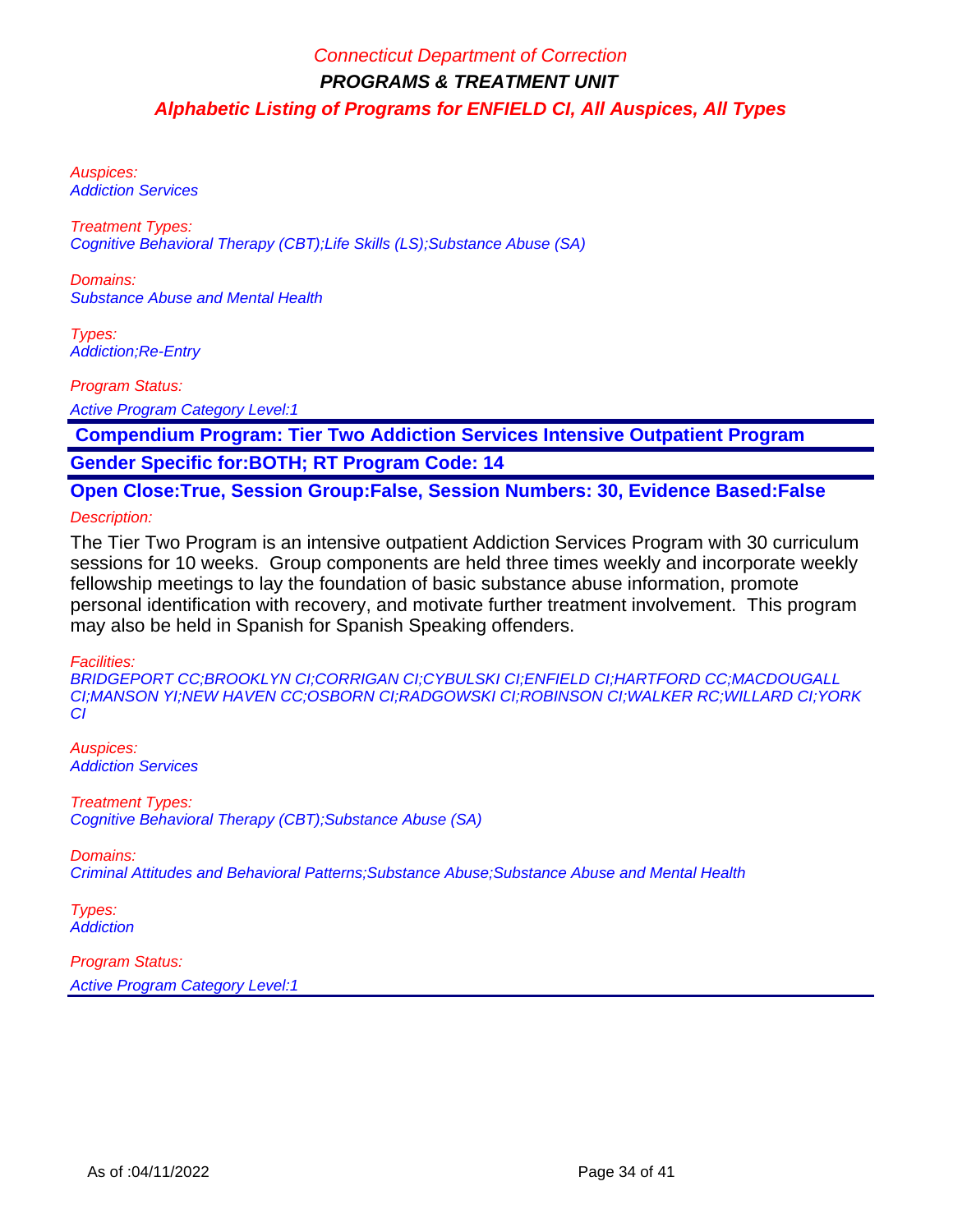### **Compendium Program: USD#1 - DOC Re-entry Curriculum**

**Gender Specific for:BOTH; RT Program Code: 87**

**Open Close:True, Session Group:False, Session Numbers: 21, Evidence Based:False** Description:

This 21 day program prepares inmates for their transition back into society. The class provides a variety of interactive and personal activities to assist inmates with acquiring identification, building employment skills, encouraging sound educational and career goal setting, and taking responsibility. All inmates who complete the Re-entry Class will have developed an Individual Transition Plans of contacts, addresses, and phone numbers for the community area he/she will be returning to, based on his/her needs. In addition, the inmates receive a portfolio including DMV, DOL, Social Security, SAGA, continuing education, housing, clothing, and 211 Info-line information.

Facilities:

CYBULSKI CI;ENFIELD CI;MANSON YI;OSBORN CI;YORK CI

Auspices: USD#1

Treatment Types: Education (Ed);Life Skills (LS);Reintegration Enhancement/Relapse Prevention (RERP)

Domains:

Education;Education, Employment, and Financial Situation;Employment/Financial

Types: Re-Entry

Program Status:

Active Program Category Level:2

 **Compendium Program: USD#1 - Voc. Ed: Graphic & Printing Technology**

**Gender Specific for:MALE; RT Program Code: 75**

**Open Close:True, Session Group:False, Session Numbers: 1, Evidence Based:False** Description:

The graphic arts/printing course is designed to provide students the opportunity to learn the skills necessary to work in the printing field. Students gain an understanding of the overall printing process to include graphics layout, design, production printing and binding. Students concentrate on proper shop safety procedures, and desktop publishing skills. Each student receives "hands on" instruction operating single color offset presses, two color presses, paper cutters and bindery equipment. Class theory work includes learning terminology related to the field and methods of managing quality control processes. Students learn basic equipment upkeep and care, as well as equipment problem diagnosis and minor equipment repair.

Facilities: ENFIELD CI;MACDOUGALL CI;ROBINSON CI

Auspices: USD#1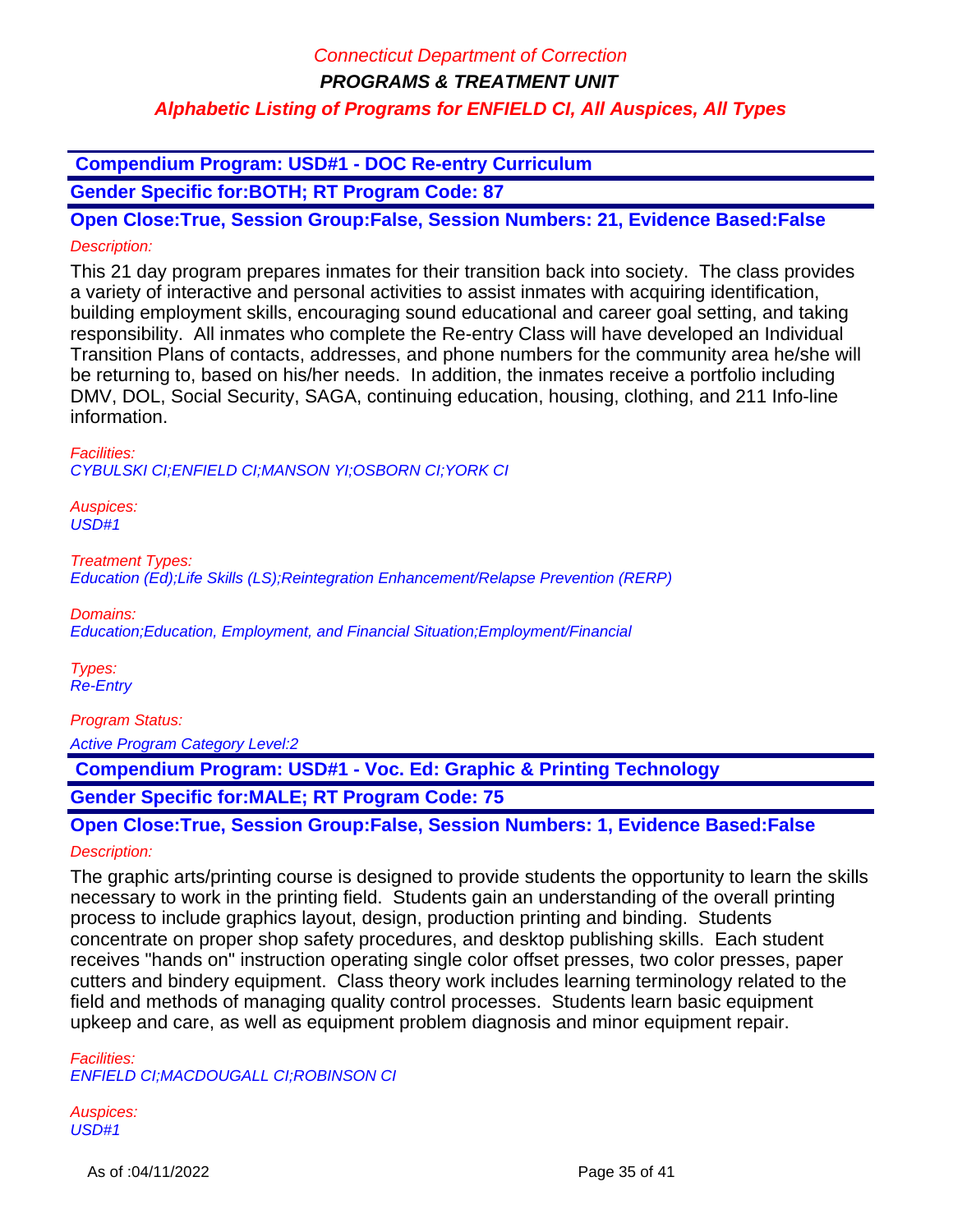Treatment Types: Education (Ed)

Domains: Education, Employment, and Financial Situation

Types: Career Technical Education;Community Service;Re-Entry

Program Status:

Active Program Category Level:1

 **Compendium Program: USD#1 Adult Basic Education (GL 5-8)**

**Gender Specific for:BOTH; RT Program Code: 51**

**Open Close:True, Session Group:False, Session Numbers: 1, Evidence Based:False**

Description:

ABE is a primary program of instruction designed to provide training in academic skills in the areas of reading, mathematics, language arts, general science and social studies. The program is directed toward increasing academic proficiency. ABE 2 is provided to individuals who have been assessed by the education unit with a 5-8 grade level.

Facilities:

BRIDGEPORT CC;BROOKLYN CI;CHESHIRE CI;CORRIGAN CI;CYBULSKI CI;ENFIELD CI;GARNER CI;HARTFORD CC;MACDOUGALL CI;MANSON YI;NEW HAVEN CC;NORTHERN CI;OSBORN CI;RADGOWSKI CI;ROBINSON CI;WILLARD CI;YORK CI

Auspices: USD#1

Treatment Types: Education (Ed)

Domains: Education;Education, Employment, and Financial Situation

Types: Academic Education

Program Status:

Active Program Category Level:1

 **Compendium Program: USD#1 Adult Basic Education (GL 9-12)**

**Gender Specific for:BOTH; RT Program Code: 52**

### **Open Close:True, Session Group:False, Session Numbers: 1, Evidence Based:False**

### Description:

ABE is the primary program of instruction designed to provide training in academic skills in the areas of reading, mathematics, language arts, general science and social studies. The program is directed toward increasing academic proficiency. ABE 3 is provided to individuals who have been assessed by the education unit with a 9-12 grade level.

#### Facilities: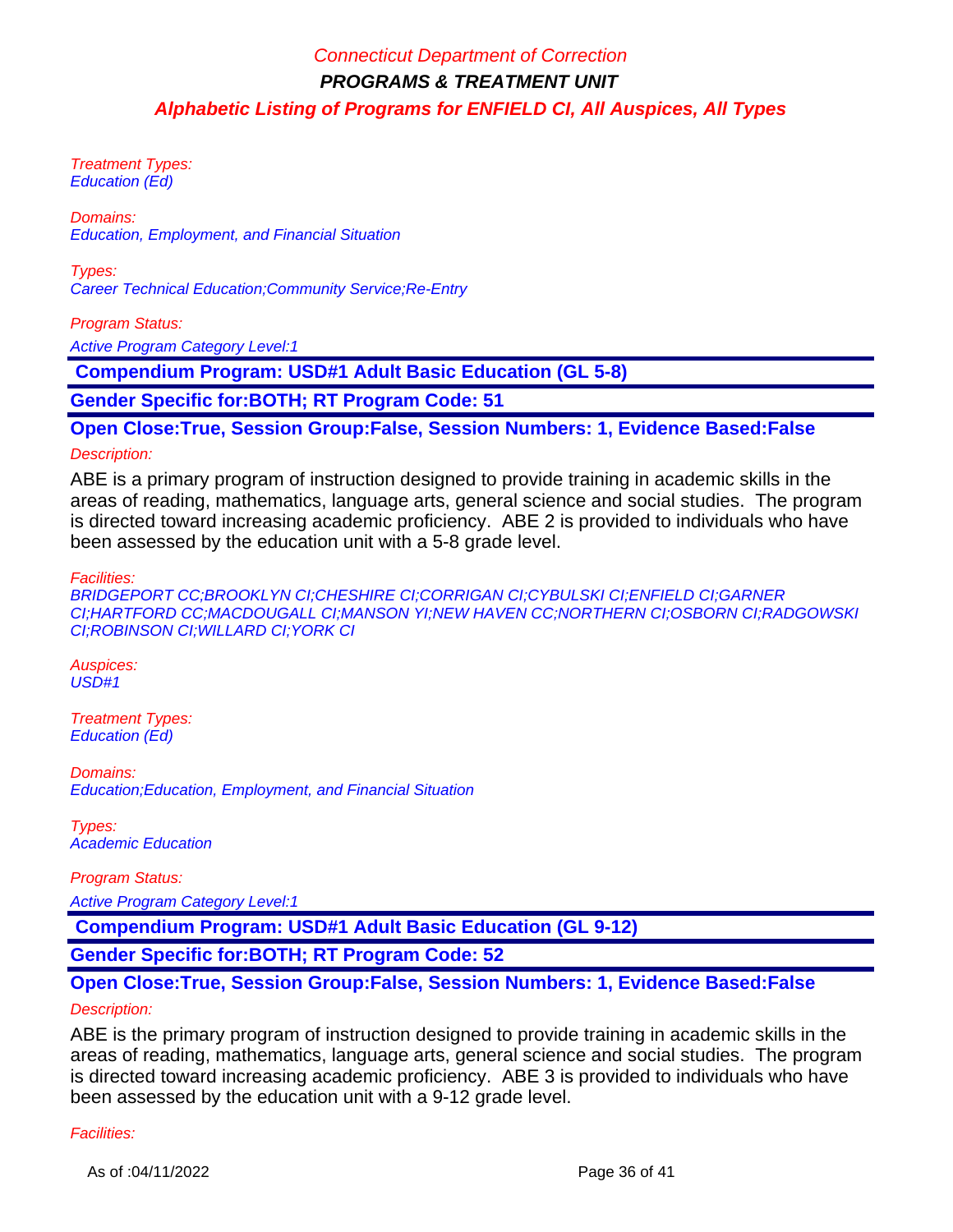BRIDGEPORT CC;BROOKLYN CI;CHESHIRE CI;CORRIGAN CI;CYBULSKI CI;ENFIELD CI;GARNER CI;HARTFORD CC;MACDOUGALL CI;MANSON YI;NEW HAVEN CC;NORTHERN CI;OSBORN CI;RADGOWSKI CI;ROBINSON CI;WALKER RC;WILLARD CI;YORK CI

Auspices: USD#1

Treatment Types: Education (Ed)

Domains: Education;Education, Employment, and Financial Situation

Types: Academic Education

Program Status:

Active Program Category Level:1

 **Compendium Program: USD#1 Adult Basic Education 4 (GL 0-12)**

**Gender Specific for:BOTH; RT Program Code: 53**

**Open Close:True, Session Group:False, Session Numbers: 1, Evidence Based:False**

Description:

ABE is the primary program of instruction designed to provide training in academic skills in the areas of reading, mathematics, language arts, general science and social studies. the program is directed toward increasing academic proficiency. ABE 4 is provided to individuals who have been assessed by the education unit with a 0-12 grade level.

Facilities:

BRIDGEPORT CC;BROOKLYN CI;CENTRAL OFFICE ;CORRIGAN CI;CYBULSKI CI;ENFIELD CI;GARNER CI;HARTFORD CC;MACDOUGALL CI;MANSON YI;NEW HAVEN CC;NORTHERN CI;OSBORN CI;RADGOWSKI CI;ROBINSON CI;WILLARD CI;YORK CI

Auspices: USD#1

Treatment Types: Education (Ed)

Domains: Education;Education, Employment, and Financial Situation

Types: Academic Education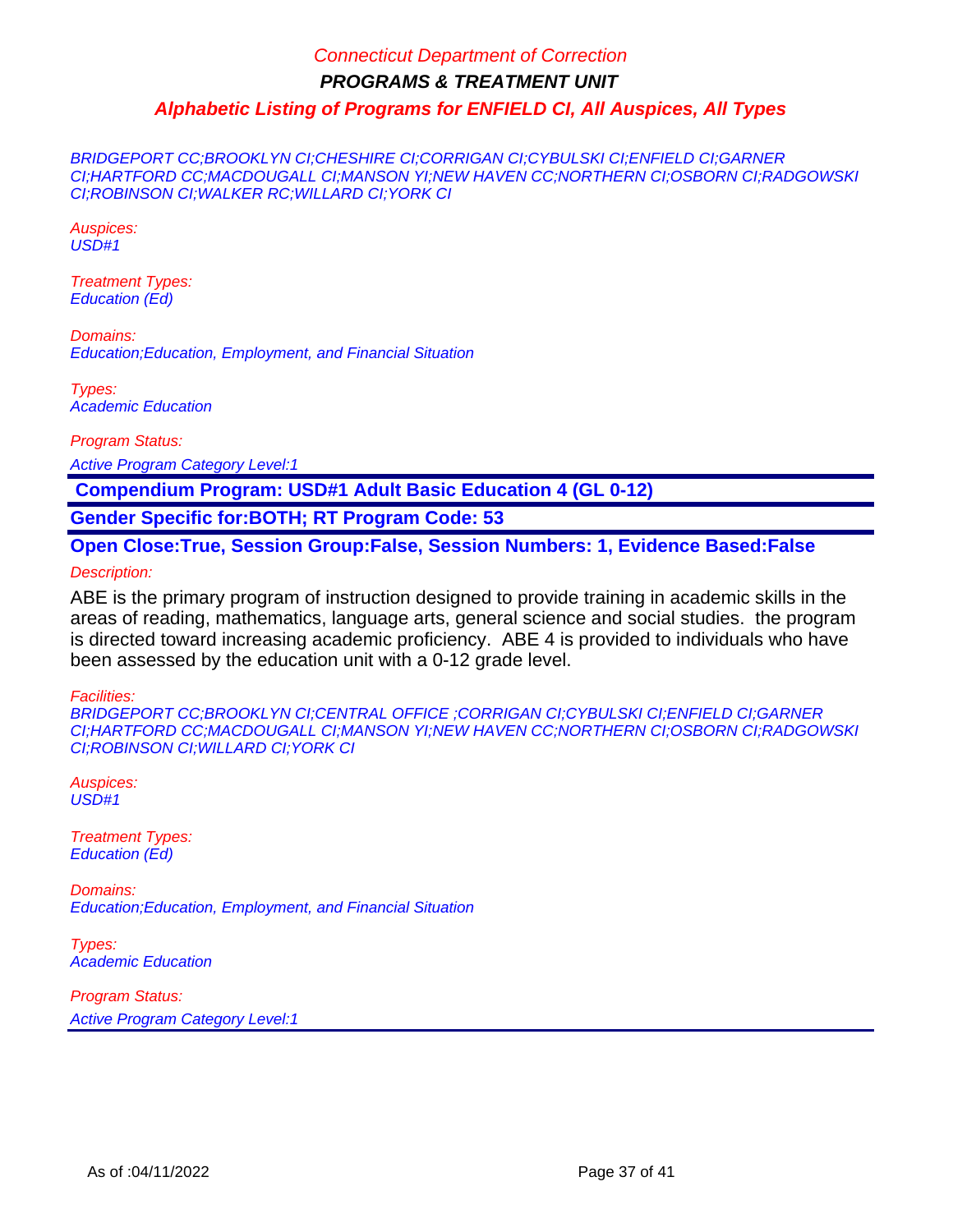**PROGRAMS & TREATMENT UNIT**

### **Alphabetic Listing of Programs for ENFIELD CI, All Auspices, All Types**

 **Compendium Program: USD#1 Family Education & Parenting**

**Gender Specific for:BOTH; RT Program Code: 37**

**Open Close:True, Session Group:False, Session Numbers: 1, Evidence Based:False** Description:

This program is designed to help inmates with children become responsible parents. Inmates have classes in parenting skills and in some cases read children's books into audio cassettes to send home to their children. Components of the parenting skills classes include parenting from a distance, discipline techniques, and communicating with children.

Facilities:

BROOKLYN CI;CYBULSKI CI;ENFIELD CI;MANSON YI;OSBORN CI;WILLARD CI;YORK CI

Auspices: **All Facility Staff; USD#1** 

Treatment Types: Education (Ed);Family Support (FS)

Domains:

Education;Education, Employment, and Financial Situation;Family;Family and Social Support;Parenting

Types: Family;Self Improvement

Program Status:

Active Program Category Level:2

 **Compendium Program: USD#1 GED/High School Diploma**

**Gender Specific for:BOTH; RT Program Code: 86**

**Open Close:True, Session Group:False, Session Numbers: 1, Evidence Based:False**

Description:

The GED is the primary program of instruction for students functioning above an eighth grade level who wish to earn a State of Connecticut high school diploma through the examination process. GED Tutors and volunteers assist Department teachers by helping inmates prepare for the GED Exam and/or by helping to teach basic language skills.

Facilities:

BRIDGEPORT CC;BROOKLYN CI;CHESHIRE CI;CORRIGAN CI;CYBULSKI CI;ENFIELD CI;GARNER CI;HARTFORD CC;MACDOUGALL CI;MANSON YI;NEW HAVEN CC;OSBORN CI;RADGOWSKI CI;ROBINSON CI;WILLARD CI;YORK CI

Auspices: USD#1

Treatment Types: Education (Ed)

Domains: Education;Education, Employment, and Financial Situation

Types:

As of :04/11/2022 Page 38 of 41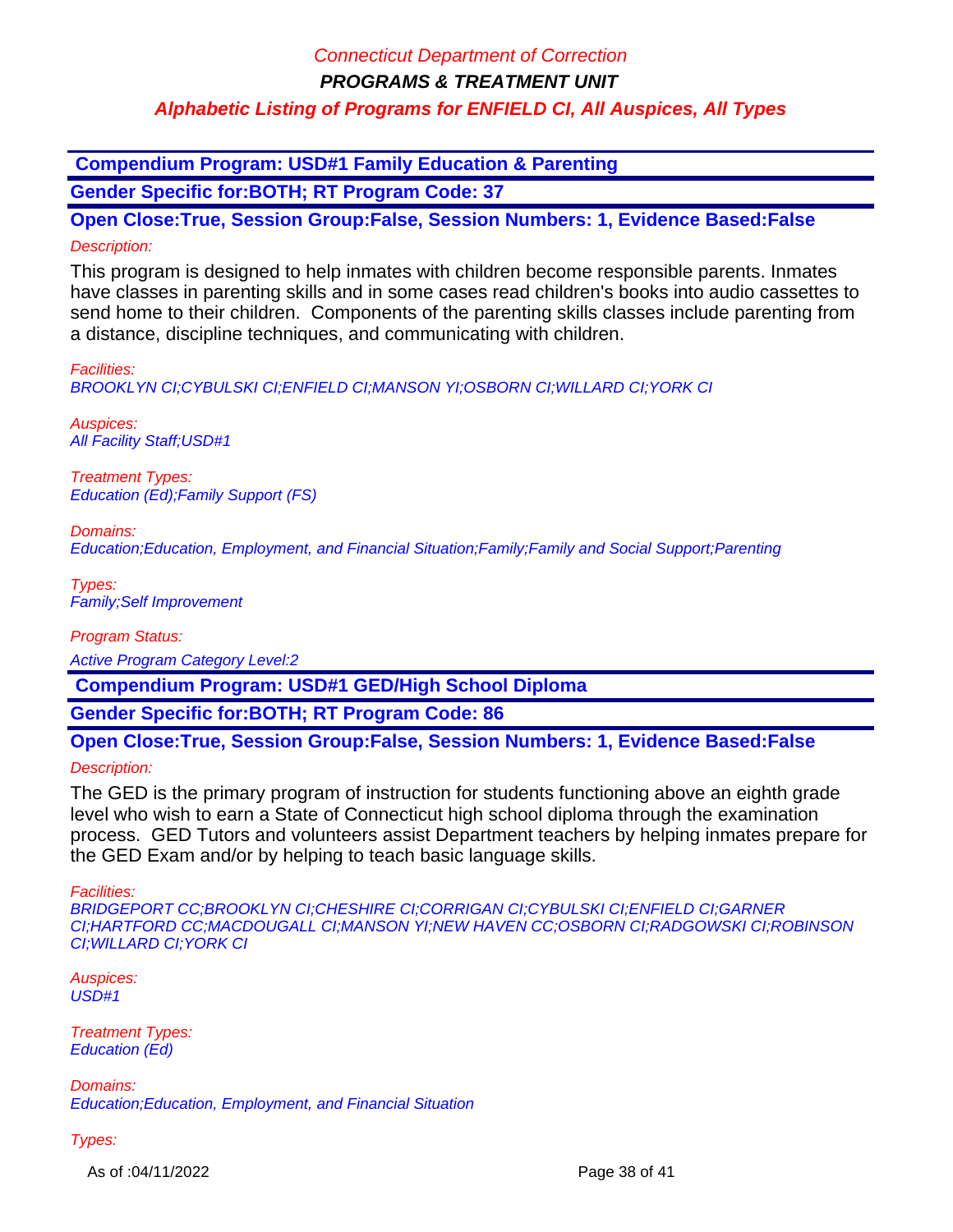Academic Education

Program Status: Active Program Category Level:1

 **Compendium Program: USD#1 Voc. Ed: Carpentry**

**Gender Specific for:MALE; RT Program Code: 65**

**Open Close:True, Session Group:False, Session Numbers: 1, Evidence Based:False**

### Description:

In this program students learn shop safety, the proper use of tools, and terminology related to carpentry. The student drafts a blueprint of a house using basic math skills and calculations used in the construction field. With these skills the student builds a model house to scale following applicable building codes.

Facilities: CHESHIRE CI;ENFIELD CI;MACDOUGALL CI;OSBORN CI

Auspices: USD#1

Treatment Types: Education (Ed)

Domains: Education, Employment, and Financial Situation

Types: Career Technical Education;Community Service;Re-Entry

Program Status:

Active Program Category Level:1

 **Compendium Program: USD#1 Voc. Ed: Computer Education**

**Gender Specific for:BOTH; RT Program Code: 67**

**Open Close:True, Session Group:False, Session Numbers: 1, Evidence Based:False** Description:

The Computer Software Application Technology course is designed to provide students with an introduction to computer operations and with the application of various software packages and programs. Students begin by learning simple software programs and then progress to more sophisticated packages as their individual skills develop. Software programs introduced include but are not limited to the following: Access, Visual Basic, Adobe PageMaker, Excel, MicroSoft Works, Power Point, Micro-Soft Word, Micro-Soft for Windows, and Adobe Indesign Adobe Illustrator. Students design and complete projects using this software.

Facilities: CYBULSKI CI;ENFIELD CI;MACDOUGALL CI;ROBINSON CI;WILLARD CI;YORK CI

Auspices: USD#1

Treatment Types:

As of :04/11/2022 Page 39 of 41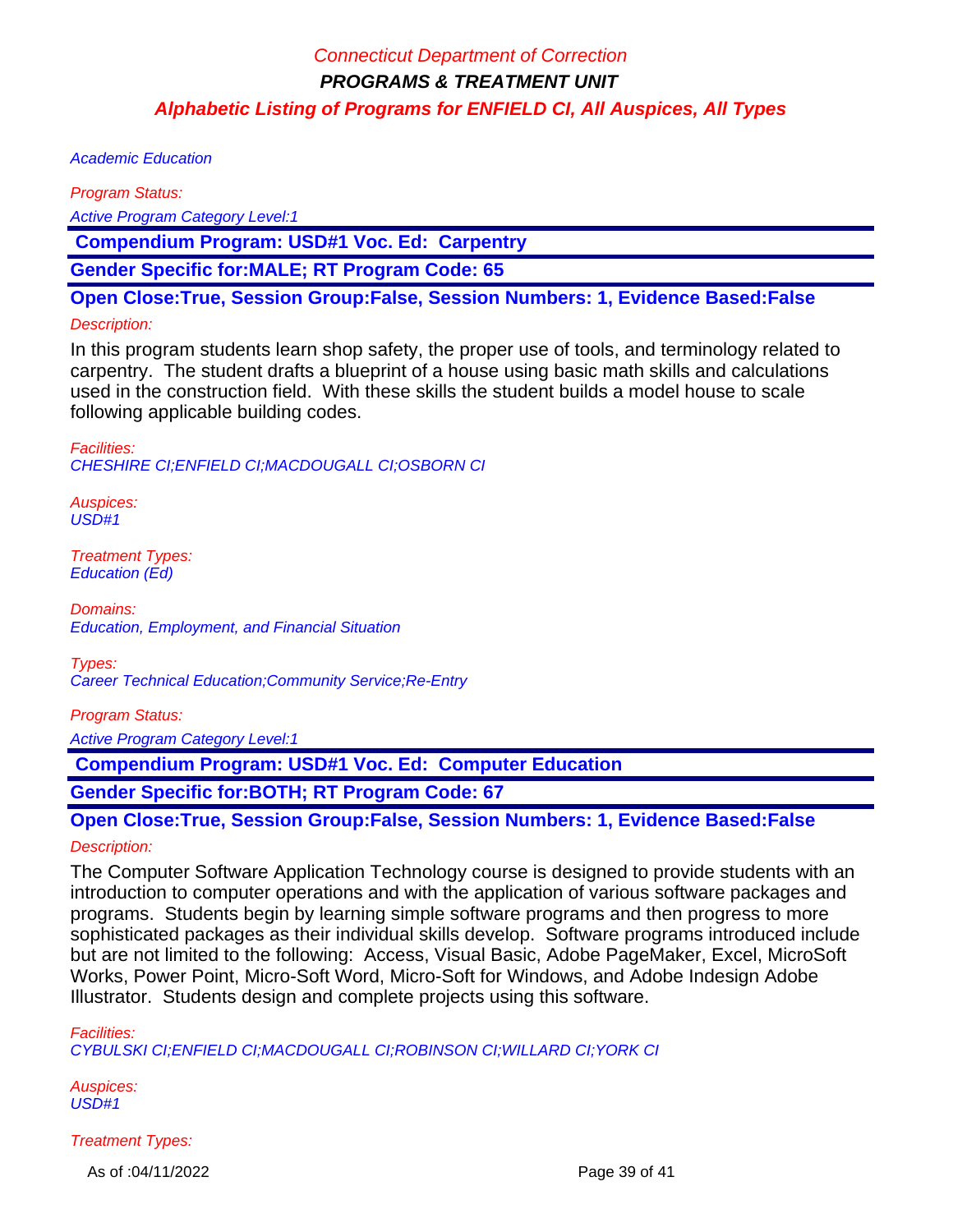Education (Ed)

Domains: Education;Education, Employment, and Financial Situation;Employment/Financial

Types: Career Technical Education;Re-Entry

Program Status:

Active Program Category Level:1

 **Compendium Program: Valid Photo Driver's License**

**Gender Specific for:BOTH; RT Program Code: I1**

**Open Close:True, Session Group:False, Session Numbers: 1, Evidence Based:False**

Description:

\*\*\*\*

Facilities:

BRIDGEPORT CC;BROOKLYN CI;CENTRAL OFFICE ;CHESHIRE CI;CORRIGAN CI;CYBULSKI CI;ENFIELD CI;GARNER CI;HARTFORD CC;MACDOUGALL CI;MANSON YI;NEW HAVEN CC;NORTHERN CI;OSBORN CI;RADGOWSKI CI;ROBINSON CI;WALKER RC;WILLARD CI;YORK CI

Auspices: Programs & Treatment Unit

Treatment Types: Reintegration Enhancement/Relapse Prevention (RERP)

Domains: Education, Employment, and Financial Situation;Employment/Financial

Types: Re-Entry

Program Status:

Active Program Category Level:3

 **Compendium Program: VOICES (Victim Offender Institutional Correctional Educational Services)**

**Gender Specific for:BOTH; RT Program Code: 03**

**Open Close:True, Session Group:False, Session Numbers: 15, Evidence Based:True**

### Description:

Victim Offender Institutional Correctional Educational Services . This program is designed to use volunteer support to broaden inmates' understanding and sensitivity to the impact of their crime on others.

Facilities:

BROOKLYN CI;CYBULSKI CI;ENFIELD CI;GARNER CI;HARTFORD CC;MACDOUGALL CI;MANSON YI;RADGOWSKI CI;ROBINSON CI;WILLARD CI;YORK CI

Auspices:

All Facility Staff;Contracted Program;Programs & Treatment Unit;Safe Passage;Volunteer Services